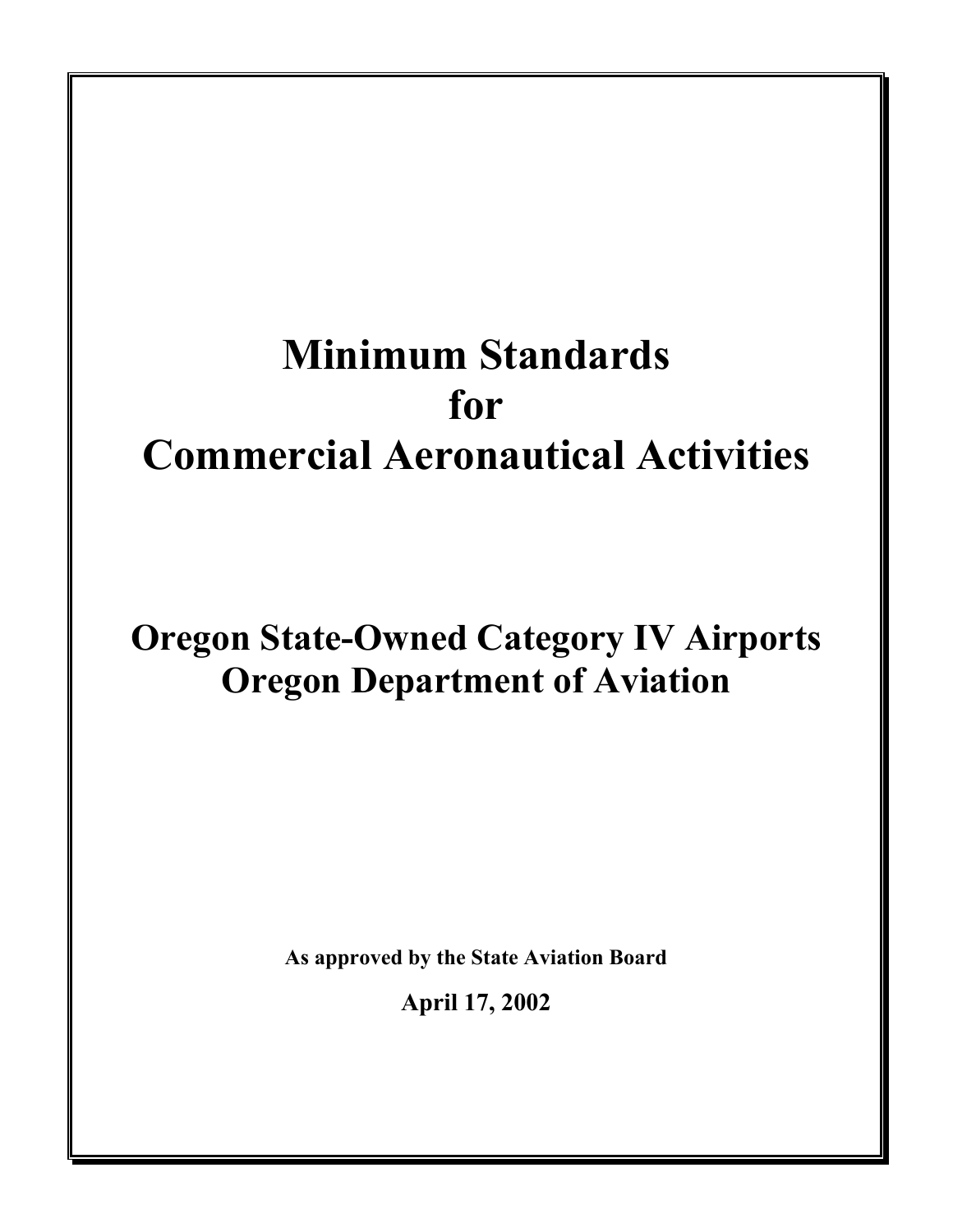# **Table of Contents**

| <b>Section 1</b> | <b>Authority for and Purpose of Minimum Standards</b> |                                                                   | Page |
|------------------|-------------------------------------------------------|-------------------------------------------------------------------|------|
|                  | 1.1                                                   |                                                                   |      |
|                  | 1.2                                                   |                                                                   |      |
|                  | 1.3                                                   |                                                                   |      |
|                  | 1.4                                                   |                                                                   |      |
| <b>Section 2</b> | <b>Definitions</b>                                    |                                                                   |      |
|                  | 2.1                                                   |                                                                   |      |
| <b>Section 3</b> |                                                       | <b>Application of Minimum Standards</b>                           |      |
|                  | 3.1                                                   |                                                                   |      |
|                  | 3.2                                                   |                                                                   |      |
|                  | 3.3                                                   |                                                                   |      |
|                  | 3.4                                                   | Application of minimum standards to through the fence operators19 |      |
|                  | 3.5                                                   | Minimum standards review, revisions and amendments20              |      |
|                  | 3.6                                                   |                                                                   |      |
| <b>Section 4</b> |                                                       | <b>Business Operations</b>                                        |      |
|                  | 4.1                                                   |                                                                   |      |
|                  | 4.2                                                   |                                                                   |      |

4.3 Personnel Training and Certification………………………..………22 4.4 Interference with Utilities……………………..…………………… 22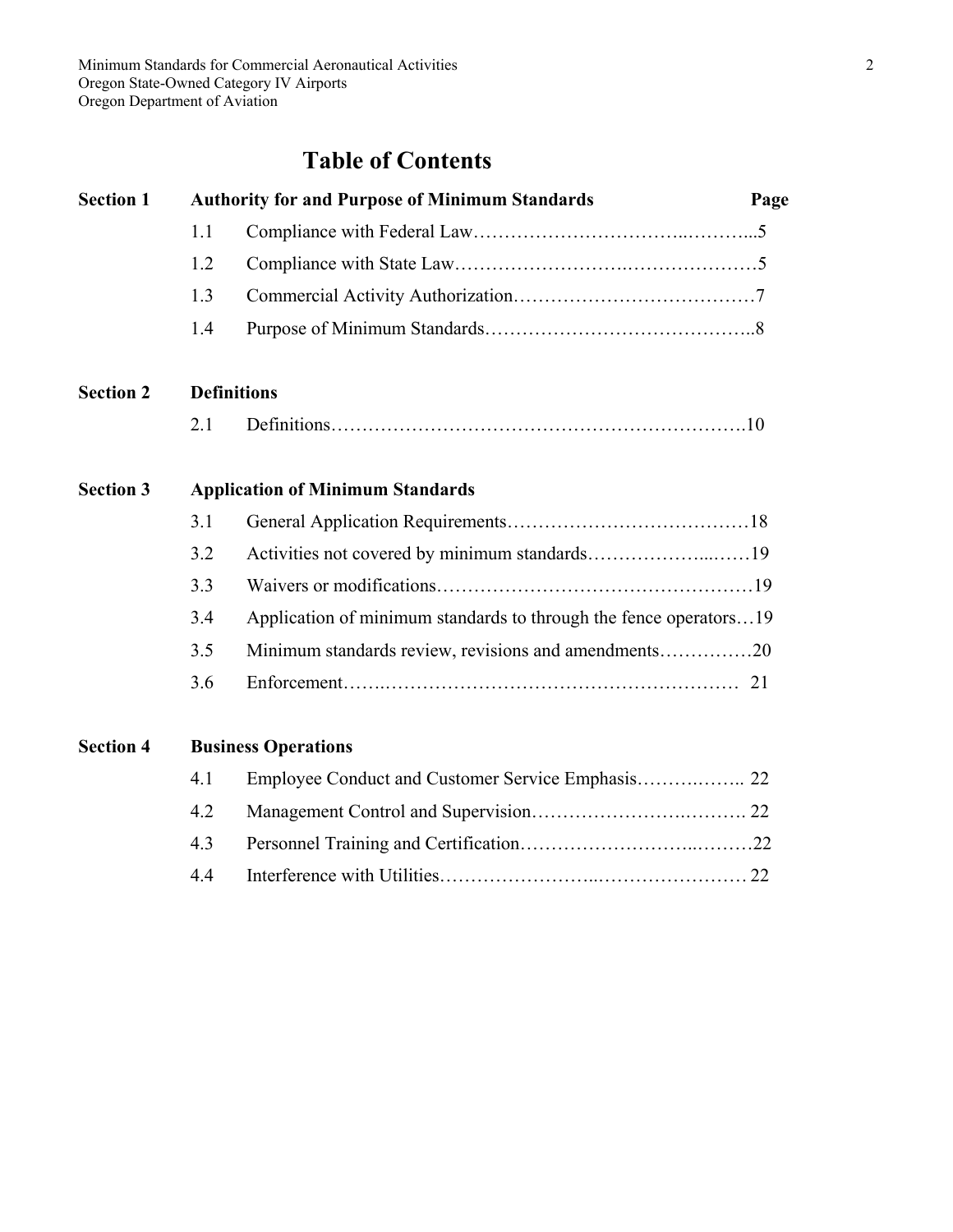# **Section 5 Minimum Standards for Fixed Base Operators (FBOs)**

| 52  |  |
|-----|--|
| 5.3 |  |
| 5.4 |  |
| 5.5 |  |
| 5.6 |  |
| 5.7 |  |

# **Section 6 Minimum Standards for Specialized Aviation Service Operations (SASOs)**

| 6.1  |                                        |  |
|------|----------------------------------------|--|
| 6.2  |                                        |  |
| 6.3  | Airframe and Power Plant Maintenance34 |  |
| 6.4  |                                        |  |
| 6.5  |                                        |  |
| 6.6  |                                        |  |
| 6.7  |                                        |  |
| 6.8  |                                        |  |
| 6.9  |                                        |  |
| 6.10 |                                        |  |
| 6.11 |                                        |  |
| 6.12 |                                        |  |

# **Section 7 Minimum Standards for Mobile Service Providers**

|--|

# **Section 8 Self Fueling**

| 81 |  |
|----|--|
| 82 |  |
|    |  |
| 84 |  |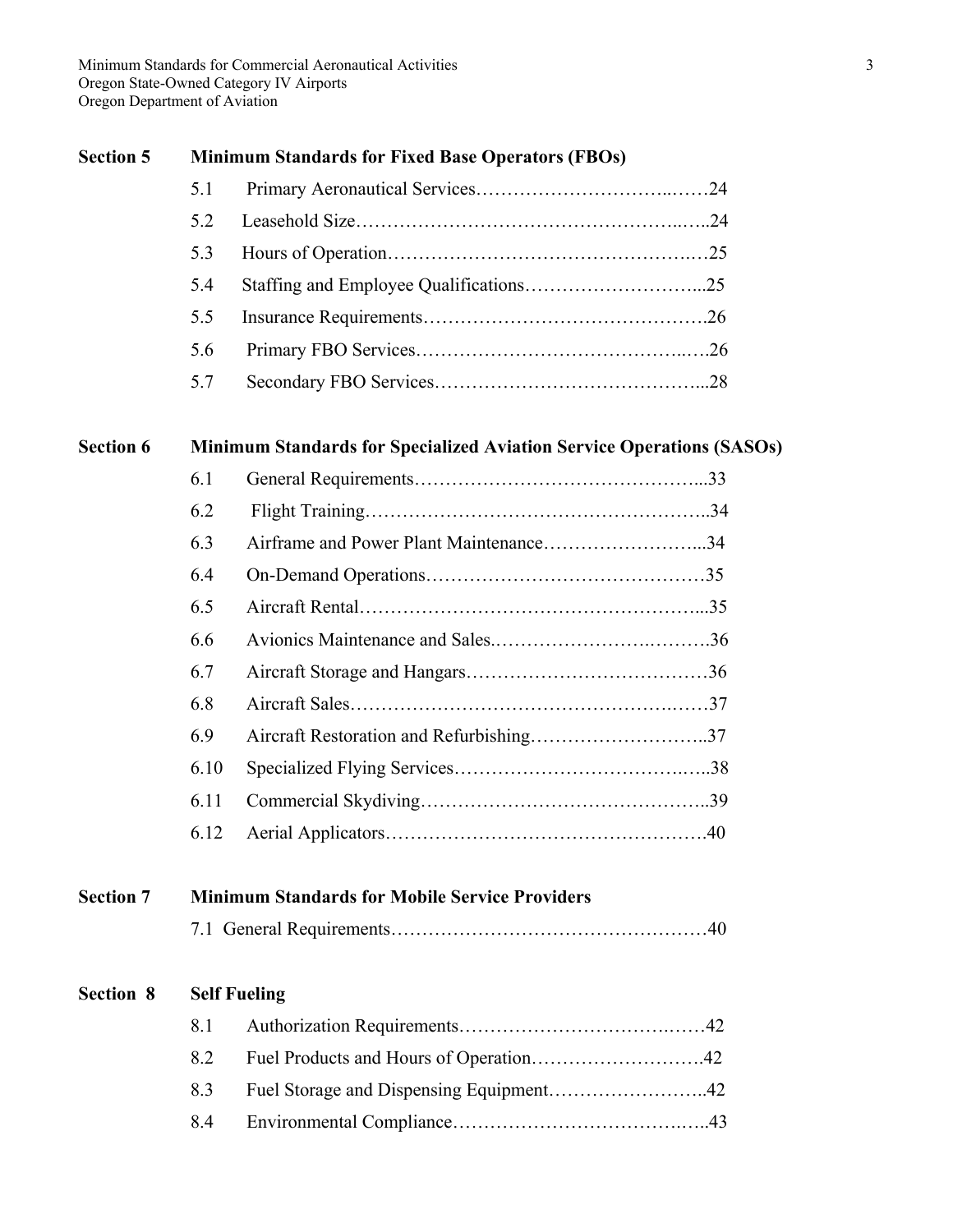|--|--|--|

# **Section 9 Flying Clubs**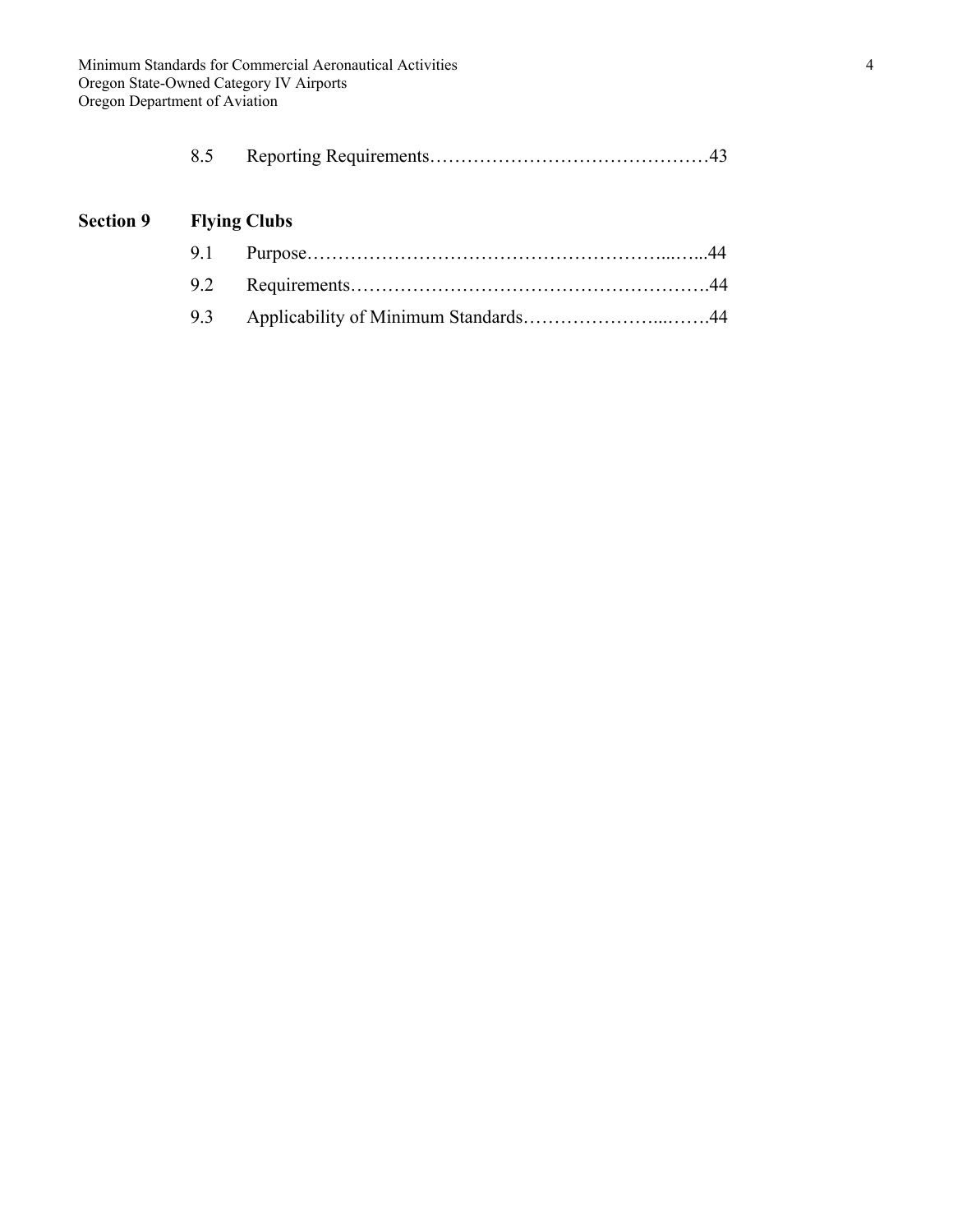# **SECTION 1 AUTHORITY FOR AND PURPOSE OF MINIMUM STANDARDS**

#### **1.1 Compliance with Federal Law**

 All of those airports identified by the Oregon State Aviation Plan as Category IV airports have been developed and improved with Federal Aviation Administration Airport Improvement Program (AIP) funds.

 The adoption of minimum standards for commercial aeronautical activities for Category IV airports is intended to comply with federal law prohibiting the grant of exclusive rights to use an airport that has received federal funding through AIP funds. The adoption of minimum standards is highly recommended by the FAA as a means to comply with federal law and regulations concerning exclusive rights. The FAA does not require the adoption of minimum standards, but recommends adoption to ensure that an airport is managed in compliance with federal law. The State Aviation Board intends to comply with federal law and in particular with FAA Advisory Circular 150/5190-5 (Exclusive Rights and Minimum Standards For Commercial Aeronautical Activities, effective April 7, 2000).

# **1.2 Compliance with State Law**

 The Oregon State Aviation Board is authorized to "perform such acts, adopt or amend and issue such orders, rules and regulations, and make, promulgate and amend such minimum standards, all consistent with the provisions of this chapter, as it considers necessary to carry out the provision of this chapter and to perform its duties thereunder. ORS 835.035(1).

 The Board is to exercise and perform all authority, power and duty delegated to it "in all respects commensurate with and for the purpose of protecting and insuring the general public interest and safety, the safety of persons receiving instruction concerning, or operating, or using or traveling in aircraft, and of persons or property on land or water, and to develop and promote aviation in this state." ORS 835.035(3).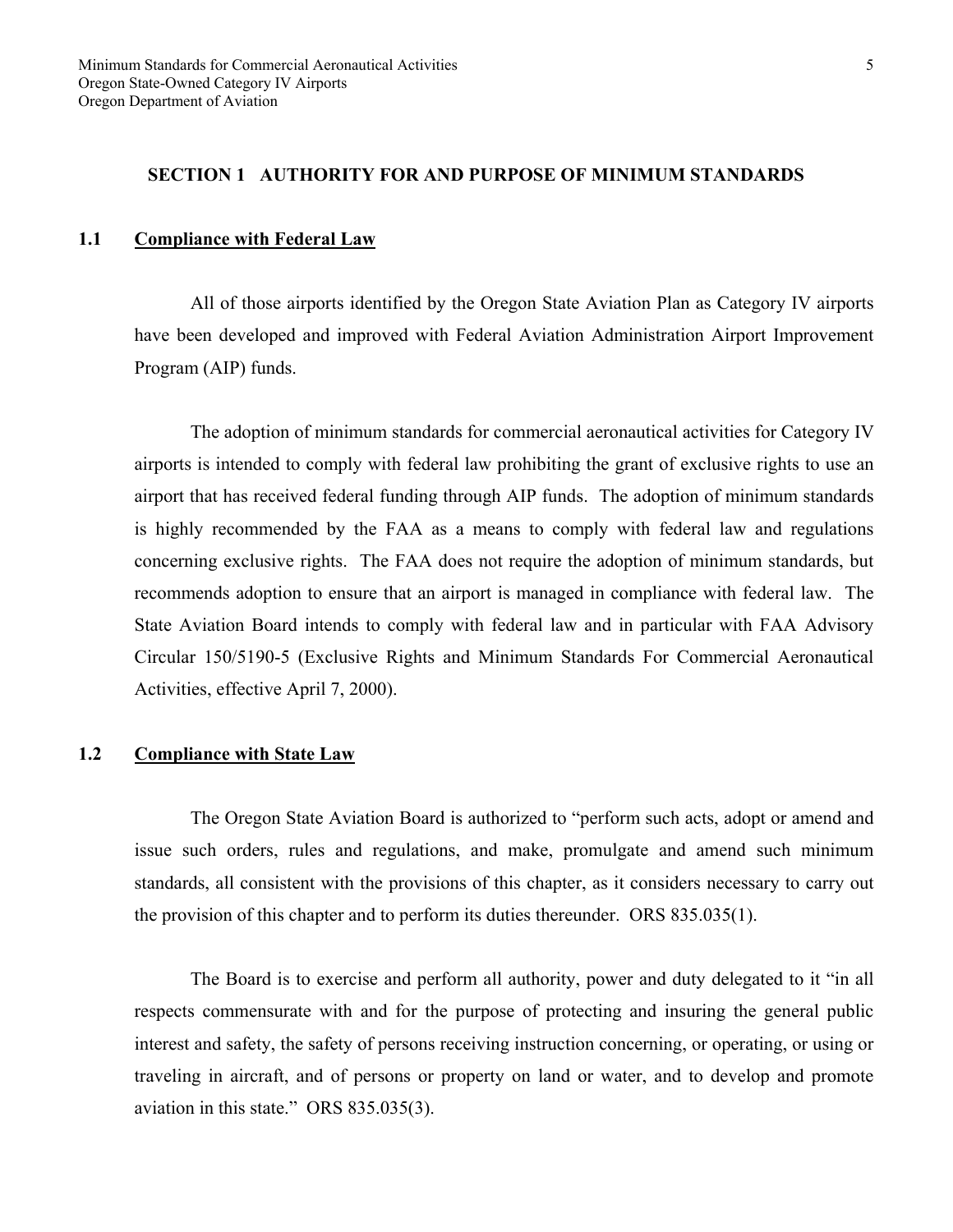Any such exercise is also limited by the requirement that all state rules and regulations "be kept in conformity with, and limited to, as nearly as may be, the then current federal legislation governing aviation, the regulations promulgated thereunder, and rules and standards issued from time to time pursuant thereto." ORS 835.040.

 ORS 836.025 gives the Department of Aviation the authority to operate state-owned airports and to "plan, establish, construct, enlarge, improve, maintain, equip, operate, regulate, protect and police airports and air navigation facilities, either within or without the state." An airport is defined in ORS 836.005(3) as

> Any area of land or water, within or without this state, that is used, or intended for use, for the landing or take-off of aircraft, and any appurtenant areas that are used, or intended for use, for airport buildings or other airport facilities or rights of way, together with all airport buildings or other airport facilities located thereon.

 Oregon law defines airports as the land that is used, or intended for use, for airport buildings or facilities. The actual ownership of the land is not a limiting factor in that definition. As a result, a state airport includes not just the land owned by the Oregon Department of Aviation on behalf of the state, but all land appurtenant to the state-owned land that is used, or intended for use, for airport buildings or facilities. The board and department recognize their obligations on behalf of the state-owned airports include regulation of aviation activities on property that accesses the state-owned land for landing and takeoff of aircraft via "through the fence" agreements.

 With respect to commercial activities at state airports, ORS 836.055 provides that the Department may enter into "contracts, leases and other arrangements for a term not exceeding 30 years with any persons." The Department may "grant the privilege of using or improving such airport or air navigation facility or any portion or facility thereof or space therein for commercial purposes." ORS 836.055(1)(a). "In each such case the department may establish the terms and conditions and fix the charges, rentals or fees for the privileges or services." ORS 836.055(2).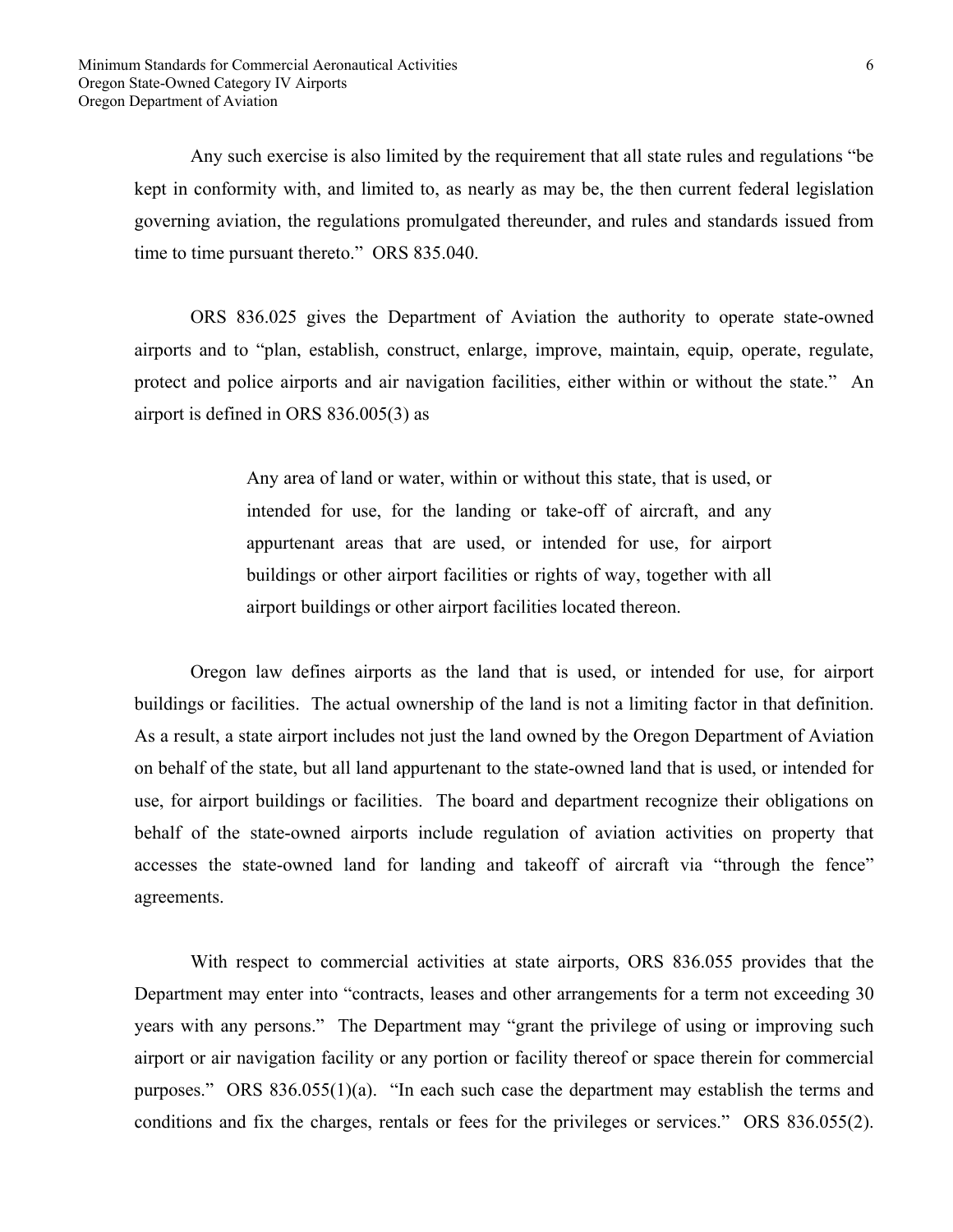These "terms and conditions" established for commercial activities may be applied to any grant of the privilege of using or improving the airport, including to those who use the airport with a "through the fence" agreement from private property adjacent to the state-owned portion of the airport.

# **1.3 Commercial Activity Authorization**

 When ODA determines that a person is engaged or proposes to engage in commercial activity at a state-owned airport, ODA may grant that person permission to do so, may issue that person a permit with restrictions or conditions, may require the person to enter into a lease or agreement with ODA, or may deny such permission. ODA will consider the following criteria in determining if a commercial aeronautical activity will be authorized to conduct business:

- 1. The terms and conditions of any pre-existing commercial operators at the airport providing comparable services.
- 2. The impact of the new commercial on public safety and convenience. ODA will impose conditions and restrictions necessary to ensure safety in the air and on the ground, and to preserve unobstructed traffic patterns and runway approaches.
- 3. The amount of space at the airport, the customary uses of the airport, and the compatibility of the new commercial activity with present and planned development at the airport.
- 4. The degree to which the new commercial activity complies with federal, state and local laws and regulations, including land use regulations.
- 5. Whether the new commercial activity is conducted for profit or non-profit and its promotion of aviation, safety or education.

# **1.4 Purpose of Minimum Standards**

 Minimum standards are intended to help meet the State Aviation Board's goals. These include developing aviation as an integral part of Oregon's transportation network; creating and implementing strategies to protect and improve Oregon's aviation system; encouraging aviationrelated economic development; supporting aviation safety and education; and increasing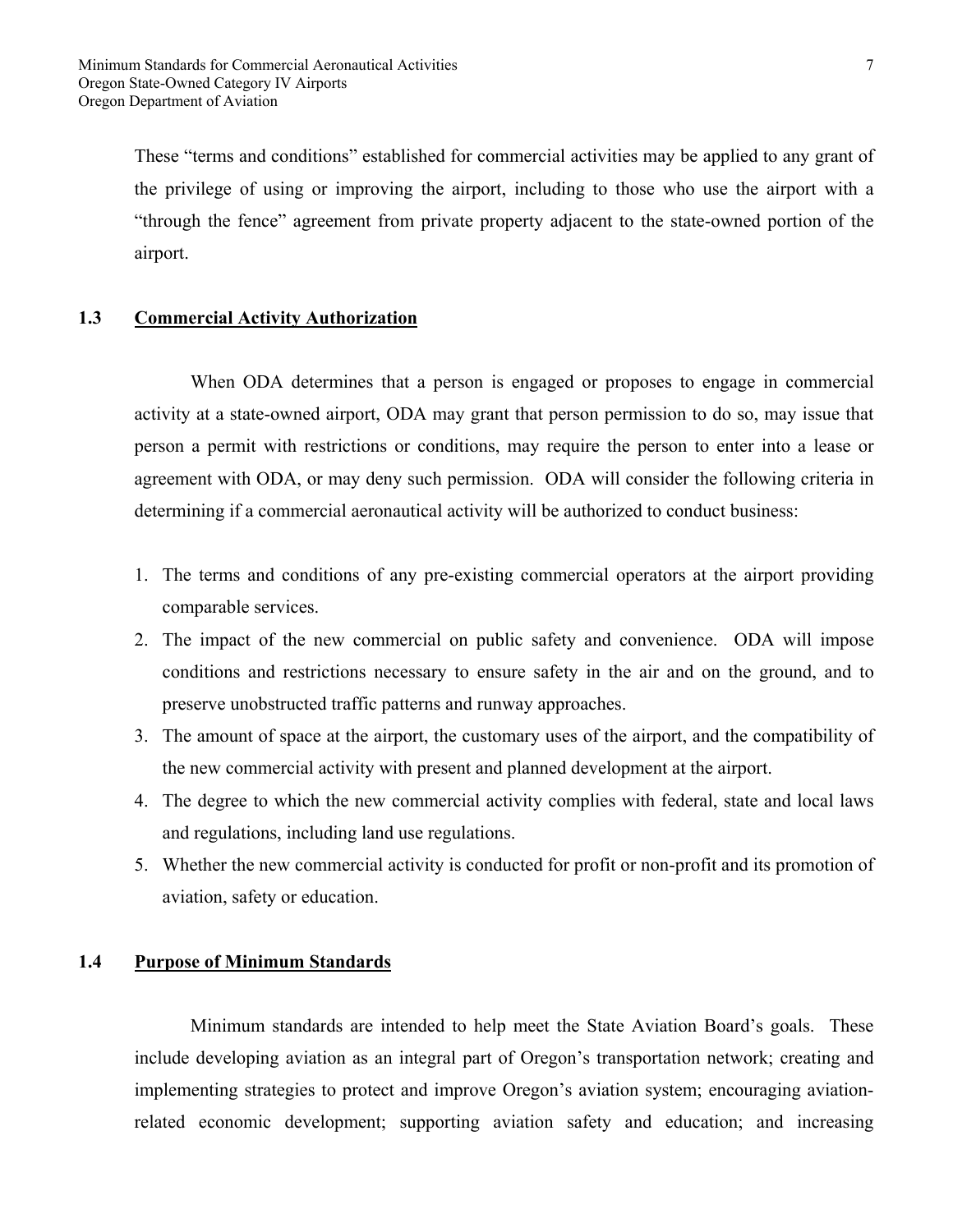commercial air service and general aviation in Oregon. In addition, the Board adopts these standards to ensure that:

- Any person who uses or accesses state-airport property or facilities for commercial activity shall compensate the state at fair market value (fair market rent) for such use and privileges.
- No person receives a competitive advantage through free or less-than-fair market value (rent) to utilize state facilities when other comparable commercial operators are compensating the state at fair market value (rent) for the same use.
- Airport public areas, roads, taxiways, runways and aprons remain available and open for public aeronautical use.

 Minimum standards are adopted to provide the threshold entry requirements for those persons desiring to provide commercial aeronautical services to the public at the airport. The minimum standards are established based upon the conditions at the individual airport, the existing and planned facilities at the airport, and the current and future aviation role of the airport. The prospective commercial aeronautical operator shall agree to offer the described minimum level of services in order to obtain an agreement, permit or lease to operate at the airport. In summary, the airport minimum standards establish the minimum requirements to be met by individuals and companies for the privilege of providing commercial aeronautical services at the airport. All operators are encouraged to exceed the "minimum" in terms of quality of facilities and services.

 The implementation of minimum standards will assist ODA in the management of the Category IV Airports by:

- 1. Establishing uniform requirements and their application to all prospective operators.
- 2. Maintaining compliance with federal grant assurances.
- 3. Maintaining the orderly and efficient development of an airport and the airport's commercial aeronautical services.
- 4. Establishing a consistent level of entry into aeronautical service.
- 5. Ensuring adequate services and facilities by FBO operators to meet the needs of airport users.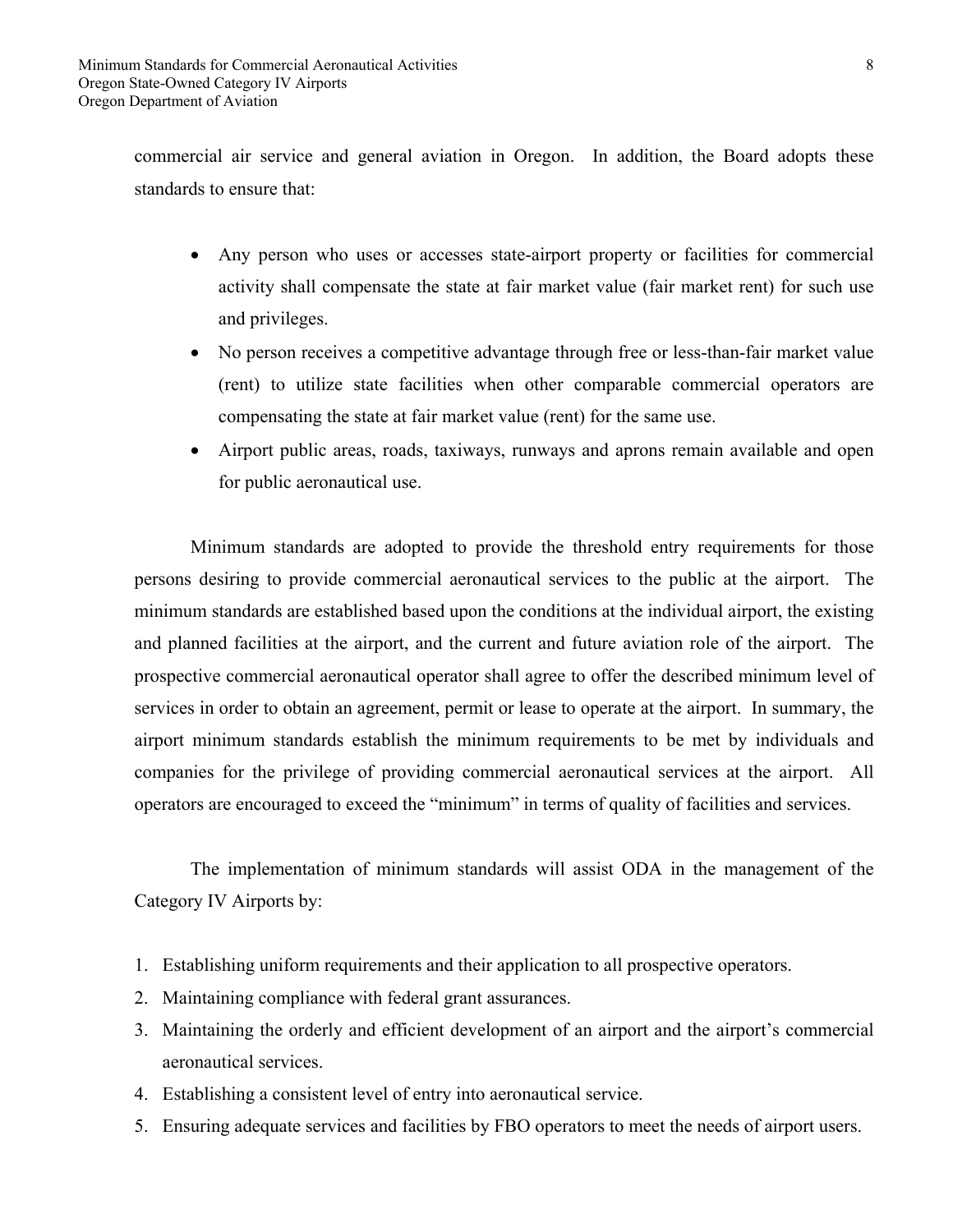These minimum standards are established specifically for Category IV airports located in or near urban or prime recreational areas, with medium aircraft traffic volume and good growth potential. The Oregon airport system is an important component of the state's overall transportation network. The airports generate economic growth and livability throughout the state. In addition to the federal grant assurance obligations, the Oregon Department of Aviation has established minimum standards to foster safe, efficient, and high quality commercial aeronautical services for the airport users and tenants.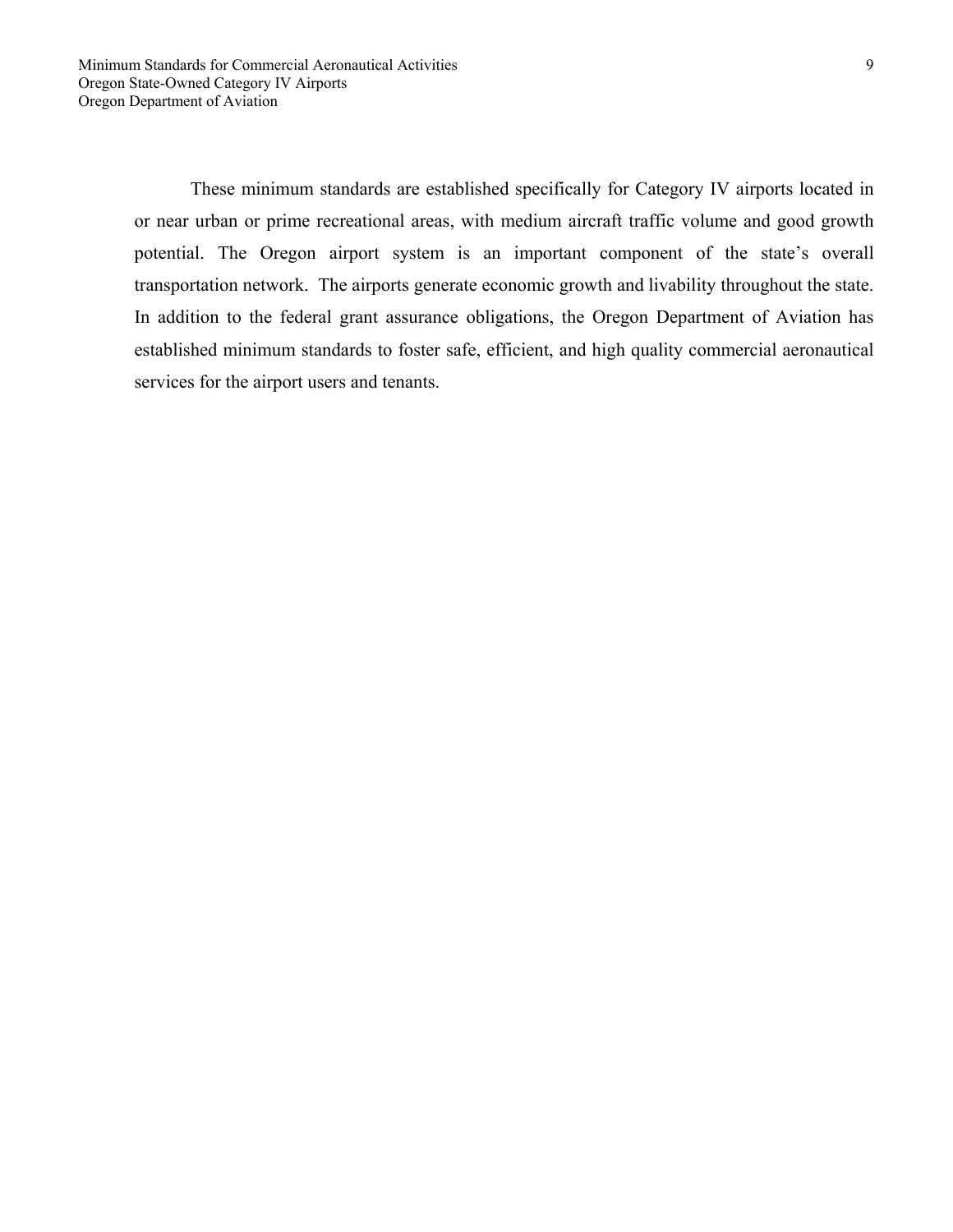#### **SECTION 2 DEFINITIONS**

#### **2.1 Definitions**

All definitions contained in this section apply to the Oregon Department of Aviation Minimum Standards, Rules and Regulations, Rates and Charges Policy, and Leasing Policies regarding State-owned Airports. Definitions are taken from Oregon Revised Statutes, Oregon Administrative Rule, Federal Aviation Regulations, Federal Aviation Administration Advisory Circulars, U.S. Department of Transportation Aeronautical Information Manual, and other sources as appropriate.

#### **A. Aircraft**

*(1) Aircraft -* any contrivance used or designed for navigation or flight in the air but does not mean a one-person motorless glider that is launched from the earth's surface solely by the operator's power.

*(2) Aircraft Fuel -* all flammable liquids composed of a mixture of selected hydrocarbons expressly manufactured and blended for the purpose of effectively and efficiently operating an internal combustion, jet, or turbine engine, which meet the standards of ASTM D910- Latest(AVGAS) and D1655-Latest(JETA).

*(3) Aircraft Operation -* an aircraft arrival at, or departure from, the airport.

*(4) Aircraft Owner -* a person or entity holding legal title to an aircraft, or any person having exclusive possession of an aircraft.

*(5) Aircraft Parking and Storage Areas -* those hangar and apron locations of the Airport designated by the ODA Director or Airport Manager for the parking and storage of aircraft.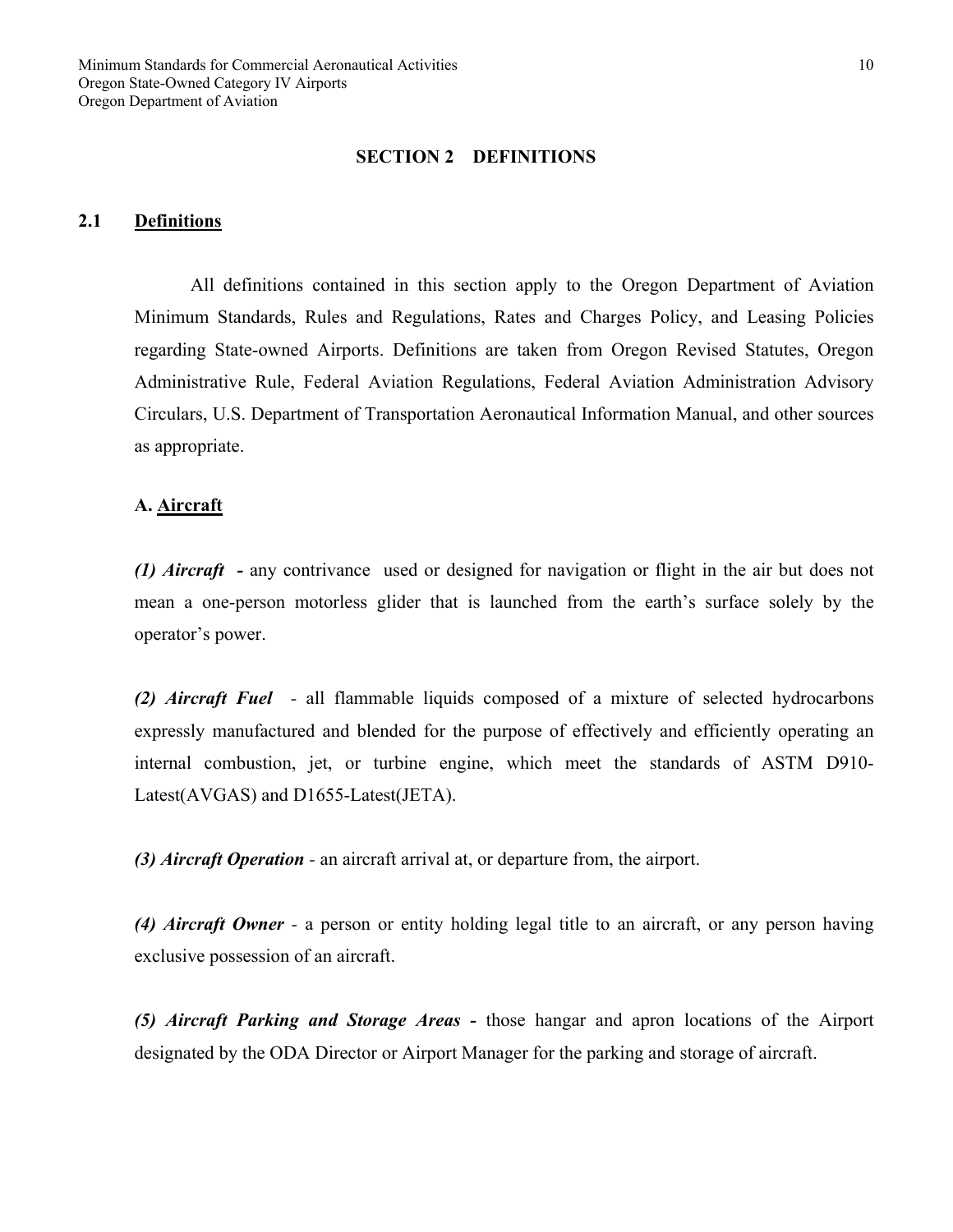*(6) Aircraft Rental* **-** the commercial operation of renting or leasing aircraft to the public for compensation.

*(7) Aircraft Sales* - the sale of new or used aircraft through brokerage, ownership, franchise, distributorship, or licensed dealership.

*(8) Based Aircraft* - an aircraft which the owner physically locates at the airport for an undetermined period, and whenever absent from the Airport, its owner intends to return the aircraft to the airport for long-term storage.

*(9) On-Demand Operation* – any operation for compensation or hire as defined in FAR Part 119.

#### **B. General**

*(1) Aeronautical Activity -* any activity or service conducted at the Airport that involves, makes possible, or is required for the operation of aircraft, or which contributes to or is required for the safety of such operations. These activities include, but are not limited to, on-demand operations, aircraft fueling, aircraft storage, flight training, aircraft rental, aircraft sales, aircraft repair and maintenance, and any other activities, which because of their relationship to the operation of aircraft can appropriately be regarded as an "aeronautical activity."

*(2) Airframe and Power Plant Maintenance* - the commercial operation of providing airframe and power plant services, which includes any of the following: the repair, maintenance, inspection, constructing, and making of modifications and alterations to aircraft, aircraft engines, propellers and appliances including the removal of engines for major overhaul. This category of service also includes the sale of aircraft parts and accessories.

*(3) Airport* **-** means any area of land or water, within or without this state, that is used, or intended for use, for the landing and take-off of aircraft, and any appurtenant areas that are used, or intended for use, for airport buildings or other airport facilities or rights of way, together with all airport buildings and facilities located thereon.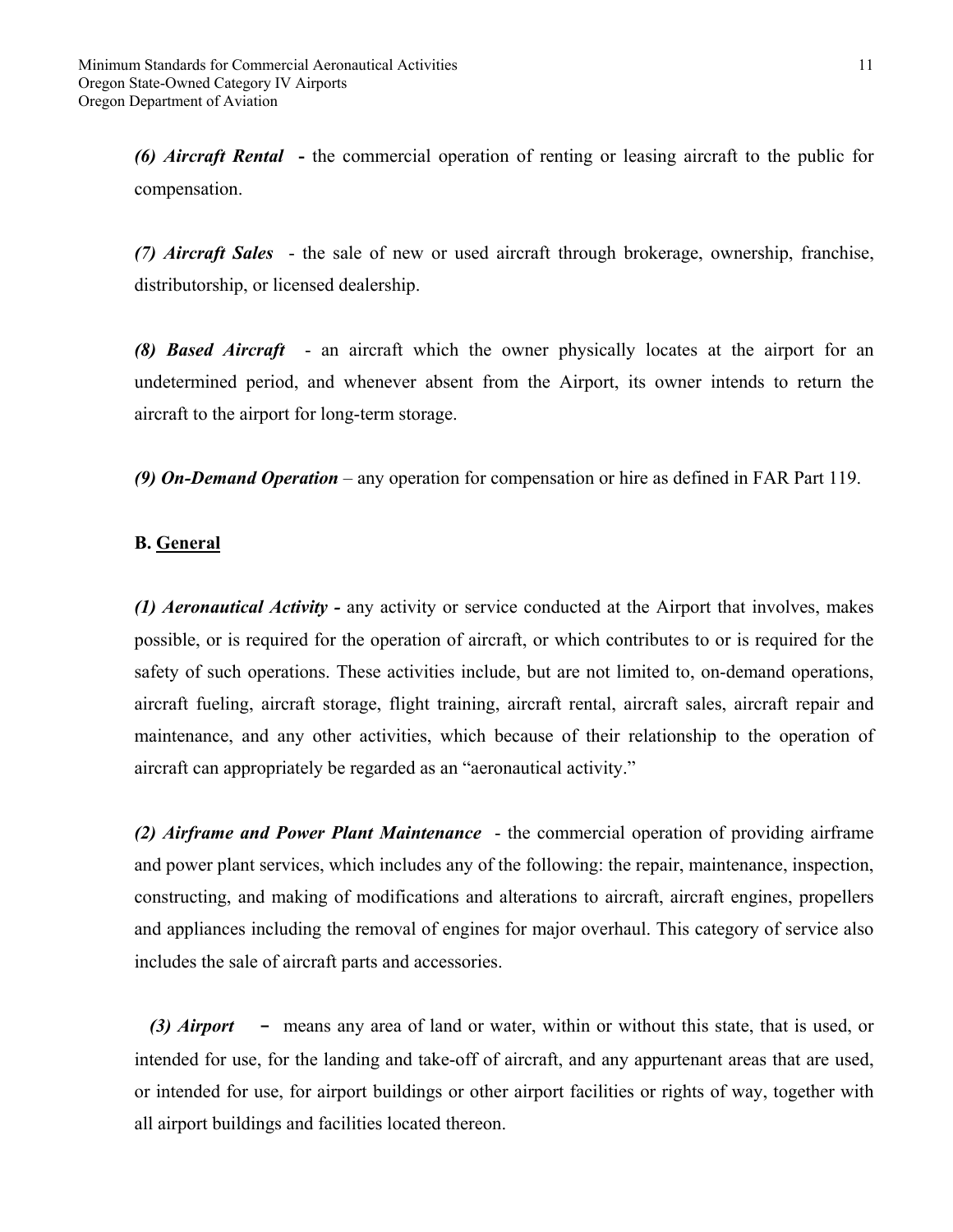*(4) Airport Layout Plan* - the plan of an airport showing the layout of existing and proposed airport facilities, which has been approved by the FAA.

*(5) Commercial Activity* - the conduct of any aspect of a business, concession, operation, or agency in order to provide goods or services to any person for compensation or hire. An activity is considered a commercial activity regardless of whether the business is nonprofit, charitable, or tax-exempt.

*(6) Commercial Operator (Operator)* - a person, firm, corporation, or other entity conducting commercial aeronautical services or activities at the Airport for compensation or hire.

*(7) Exclusive Right* - a power, privilege, or other right excluding or debarring another from enjoying or exercising a like power, privilege, or right. An exclusive right can be conferred either by express agreement, by the imposition of unreasonable standards or requirements, or by any other means.

*(8) General Aviation -* all civil aviation operations other than scheduled air services and nonscheduled air transport operations for remuneration or hire.

*(9) Hazardous Material -* any substance, waste, or material which is toxic, explosive, corrosive, flammable, infectious, radioactive, carcinogenic, mutagenic, or otherwise hazardous, and is or becomes regulated by any governmental authority, agency, department, commission, board, agency or instrumentality of the United States, the State of Oregon, or any political subdivision thereof, and the presence of which requires investigation, removal and/or remediation.

*(10) Minimum Standards -* the qualifications or criteria, which may be established by the Airport owner as the minimum requirements that shall be met by businesses engaged in on-airport aeronautical activities for the right to conduct those activities. These "operating" Minimum Standards are different from and not related to the Airport "dimensional & layout" minimum standards described in the Oregon Administrative Rules 738, Division 20.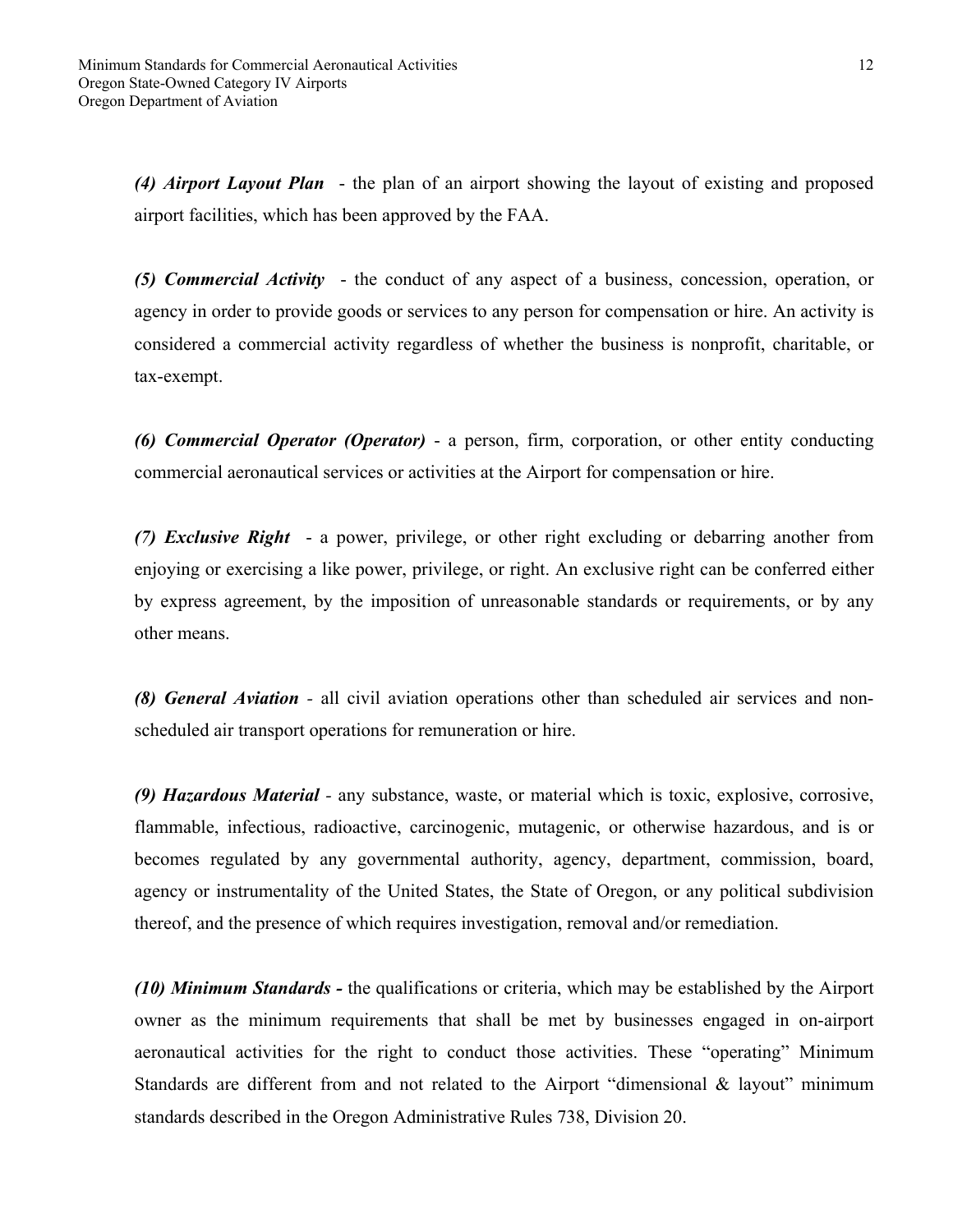# **C. Governmental**

*(1) ODA* - the Oregon Department of Aviation (formerly the Oregon Department of Transportation-Aeronautics Division) established by the Oregon State Legislature on July 1, 2000.

*(2) Director -* the duly appointed Oregon Department of Aviation Director or the Director's designee.

*(3) Airport Manager –* The designated individual or duly authorized individual appointed by the Director to administer and manage all operations of the Airport and Airport facilities, and to supervise all Airport projects.

*(4) Airport Categories -* The five categories of Oregon State-owned airports as defined in the Oregon Aviation Plan dated February 2000:

| <b>CATEGORY</b>                  | <b>SIGNIFICANT FUNCTION</b>                | <b>DESIGNATION CRITERIA</b>           |
|----------------------------------|--------------------------------------------|---------------------------------------|
| 1) Commercial Service            | Accommodate scheduled major/national       | Scheduled commercial service          |
| <b>Airports</b>                  | or regional/commuter commercial air        |                                       |
|                                  | carrier service                            |                                       |
| 2) Business or High Activity     | aviation<br>Accommodate<br>corporate       | 30,000 or more annual operations, of  |
| <b>General Aviation Airports</b> | including<br>business<br>activity<br>jets, | which a minimum of 500 are            |
|                                  | helicopters, and other general aviation    | business related (turbine) aircraft.  |
|                                  | activities.                                | Business use heliports.               |
| 3) Regional or General           | Accommodate a wide range of general        | 30,000<br>Generally<br>than<br>less   |
| <b>Aviation Airports</b>         | aviation users for large service areas in  | operations                            |
|                                  | outlying parts of Oregon. Many also        | Geographically significant locations  |
|                                  | accommodate seasonal regional fire         | with multiple communities in the      |
|                                  | response activities with large aircraft.   | near service area. Nearest Category I |
|                                  |                                            | airport is more than 90 minutes       |
|                                  |                                            | average travel time by road.          |
| 4) Community General             | Accommodate general aviation users         | 2,500 or more annual operations or    |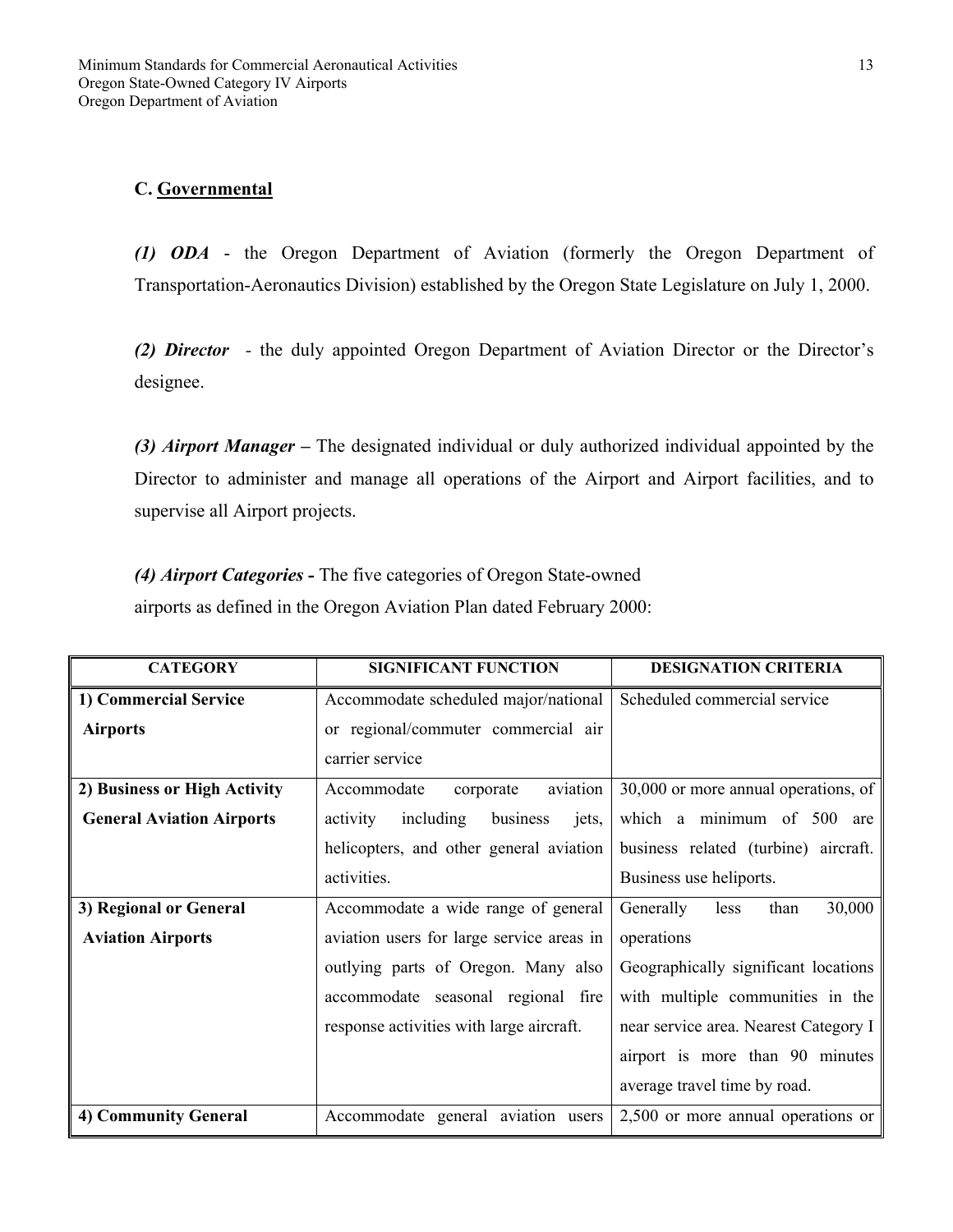| <b>Aviation Airports</b> | and local business activities.                                           | more than ten based aircraft.    |
|--------------------------|--------------------------------------------------------------------------|----------------------------------|
| 5) Low Activity General  | Accommodate limited general aviation   Less than 2,500 annual operations |                                  |
| <b>Aviation Airports</b> | use in smaller communities and remote                                    | and ten or fewer based aircraft. |
|                          | areas of Oregon. Provide emergency                                       |                                  |
|                          | and                                                                      |                                  |
|                          | Recreational use functions.                                              |                                  |

*(5) FAA -* the Federal Aviation Administration.

*(6) FAR* - the Federal Aviation Regulations as published by the FAA.

# **D. Fueling**

*(1) Fueling or Fuel Handling -* the transportation, sale, delivery, dispensing, or draining of fuel or fuel waste products to or from aircraft.

*(2) Fuel Storage Area* - any portion of the Airport designated temporarily or permanently by ODA as an area in which aircraft fuel or any other type of fuel may be stored or loaded.

*(3) Self-Fueling* - Fueling an aircraft by the pilot using fuel pumps installed for that purpose. The fueling facility may or may not be attended by the owner/operator of such a facility. The use of this type of facility is not considered to be self-service.

*(4) Self-Service –* Fueling or maintenance of an aircraft on airport property, performed by the aircraft owner or operator in accordance with the airports reasonable standards or requirements and using fuel obtained by the aircraft owner from the source of his/her preference.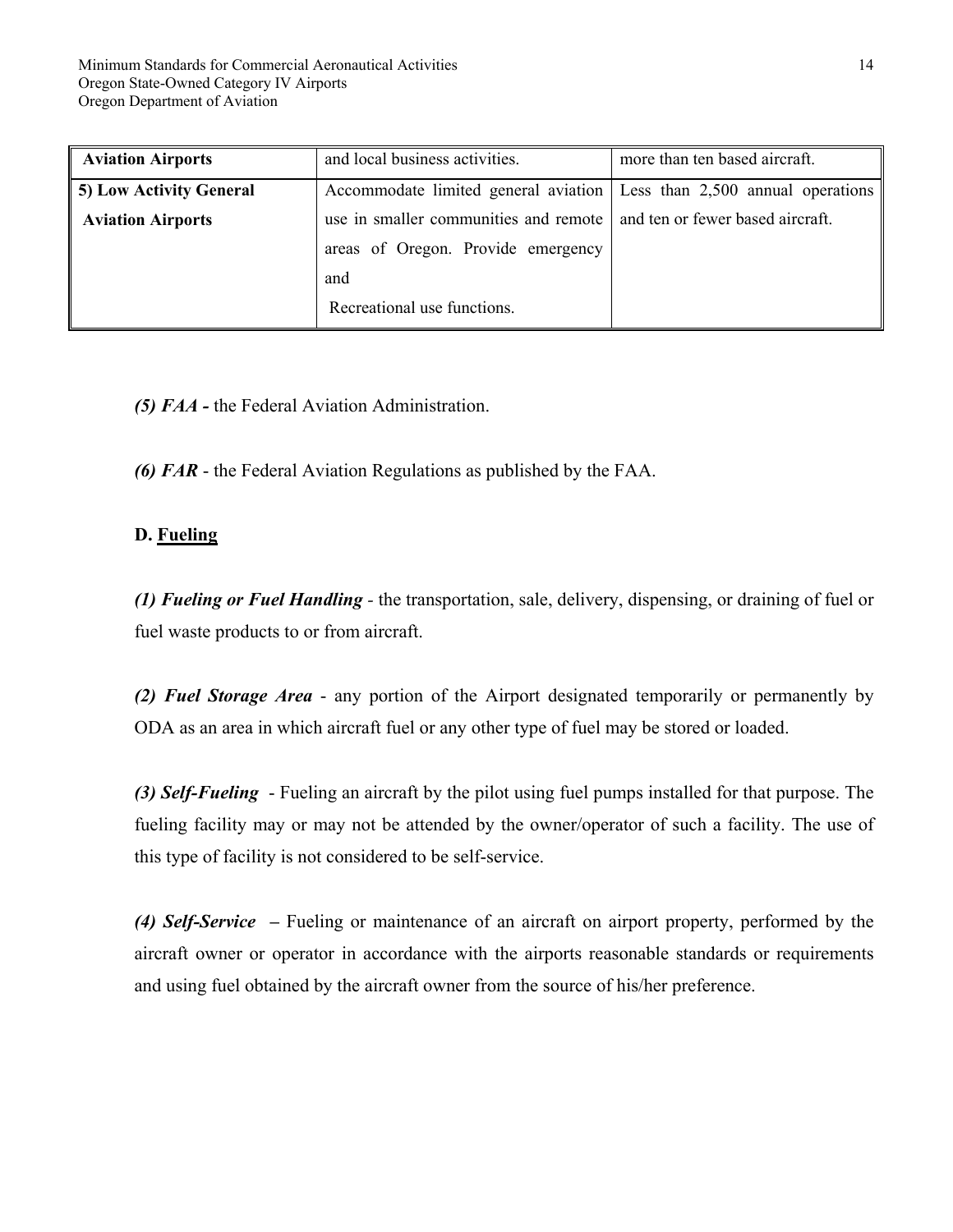# **E. Leases and Agreements**

*(1) Lease* **-** the written contract between the Oregon Department of Aviation and a Person (Lessee) specifying the terms and conditions under which an Person may occupy and operate from certain Airport facilities and/or property.

*(2) Sublease* - the written agreement stating the terms and conditions under which a third party Person leases space from a Lessee for the purpose of providing aeronautical services at the Airport.

*(3) Agreement* - the written agreement between the Oregon Department of Aviation and a Person specifying the terms and conditions under which the Person may conduct commercial aviation activities or access the airport property "through-the-fence.".

*(4) Permit -* administrative approval issued by the Oregon Department of Aviation to a Person or company to conduct a commercial aeronautical activity, and provide such services, to based and transient aircraft, only from facilities and locations where such services are authorized.

*(5) Person –*any individual, firm, partnership, corporation, company, association, jointstock association, or body politic; and includes any trustee, receiver, assignee, or other similar representative thereof.

*(6) Caretaker* - a Person under contract agreement with ODA to oversee, inspect, and maintain specific Airport facilities and operations.

*(7) Through-the-fence commercial operation* – a commercial activity that is directly related to the use of the airport but is developed or located off airport sponsor-owned property beyond the sponsor's control. It also includes services performed on the airport by individuals or companies which may or may not have a lease or permit from the sponsor to perform such services.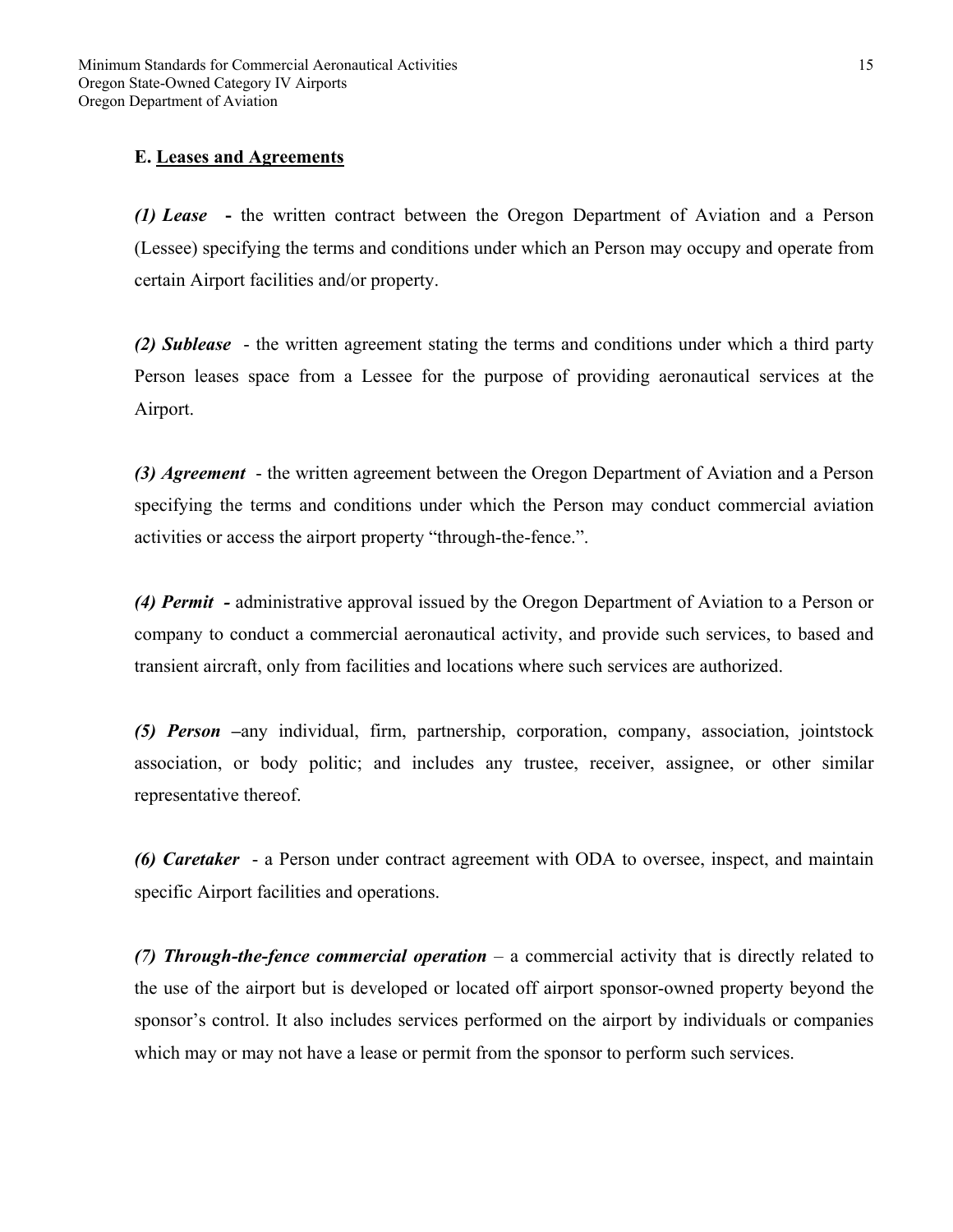# **F. Services**

*(1) Avionics Sales and Maintenance* - the commercial operation of providing for the repair and maintenance of aircraft radios, instruments and accessories. Such operation may include the sale of new or used aircraft radios, instruments and accessories.

*(2) Fixed Base Operator (FBO) -* a full service commercial operator who engages in the primary activity of aircraft refueling and a minimum of one (1) of the following secondary activities: airframe and power plant maintenance, flight training, aircraft rental, on-demand operations, avionics maintenance and sales, and aircraft storage/hangars rentals.

*(3) Flight Training* **-** the commercial operation of instructing pilots in dual and solo flight, in any aircraft, and related ground school instruction as necessary to complete a FAA written pilot's examination and flight check ride for various categories of pilots certificates and ratings.

*(4) Flying Club* – a non-commercial and nonprofit entity organized for the purpose of providing its members with any number of aircraft for their personal use and enjoyment. Aircraft must be vested in the name of the flying club owners on a pro-rata share, and the club may not derive greater revenue from the use of the aircraft than the cost to operate, maintain, and replace the aircraft.

*(5) Preventive Aircraft Maintenance -* maintenance that is not considered a major aircraft alteration or repair and does not involve complex assembly operations as listed in FAR Part 43, except for Item 22 in the Regulation. Item 22 involves the replacement of prefabricated fuel lines, and shall, for purposes of these regulations, be considered a major aircraft repair.

*(6) Specialized Aviation Service Operation (SASO)* - an aeronautical business that offers a single or limited service according to established Minimum Standards. Examples of a SASO include, but are not limited to: flight training, aircraft maintenance, on-demand operation or ambulance, aircraft sales, avionics maintenance and sales, and aircraft storage.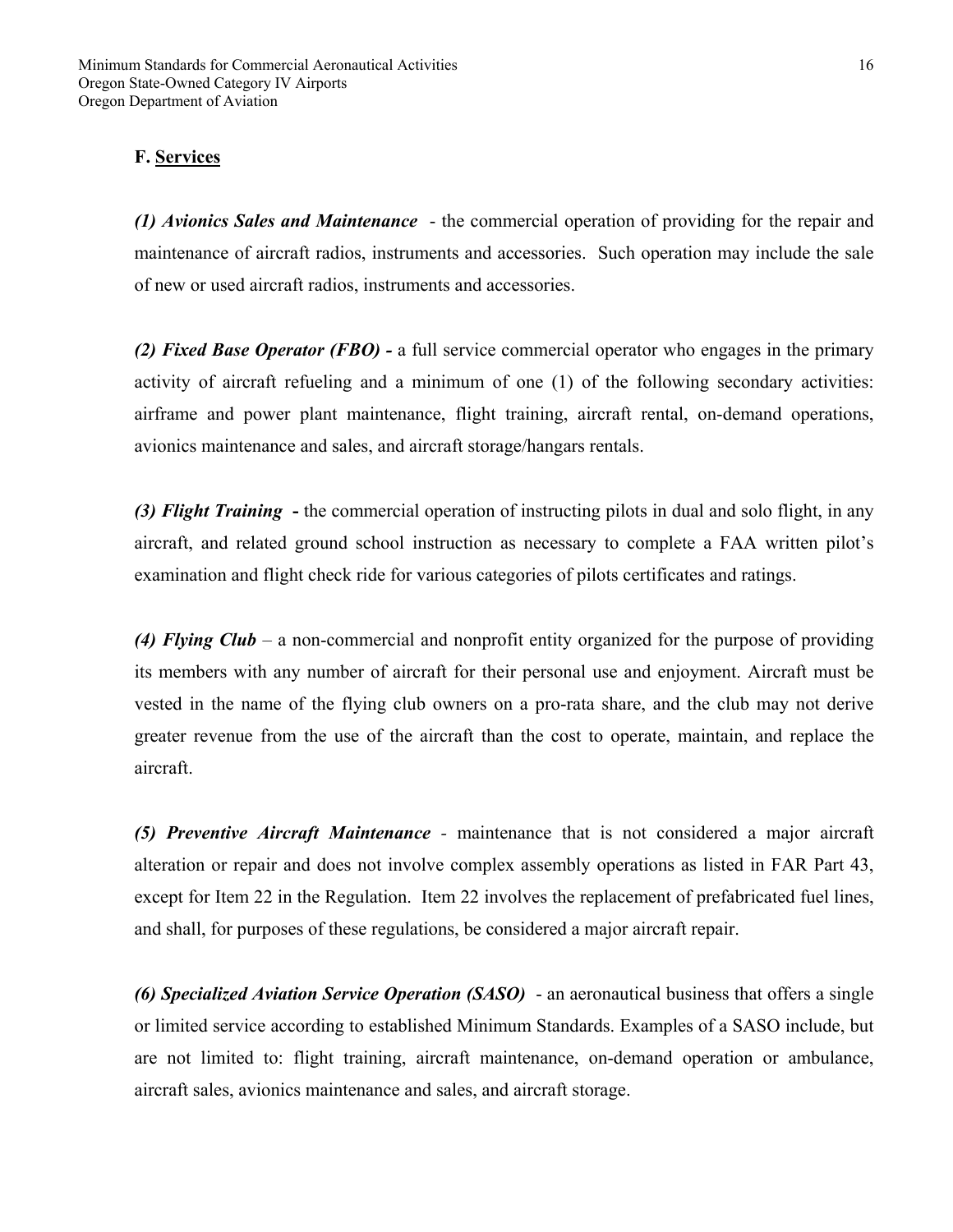*(7) Mobile Service Provider (MSP) – a* person or entity who provide commercial aeronautical services but does not operate out of owned or leased property on the airport**.**

# **G. Infrastructure**

*(1) Roadway -* any street or road whether improved or unimproved, within the boundaries of the Airport and designated for use by ground vehicles.

*(2) Taxilane -* the portion of the Airport apron area, or any other area, used for access between taxiways and aircraft parking or storage areas.

*(3) Taxiway -* a defined path established for the taxiing of aircraft from one part of the Airport to another.

*(4) UNICOM* - a non-government communication facility which may provide airport information at certain airports..

*(5) Vehicle Parking Area -* any portion of the Airport designated and made available temporarily or permanently by ODA for the parking of vehicles.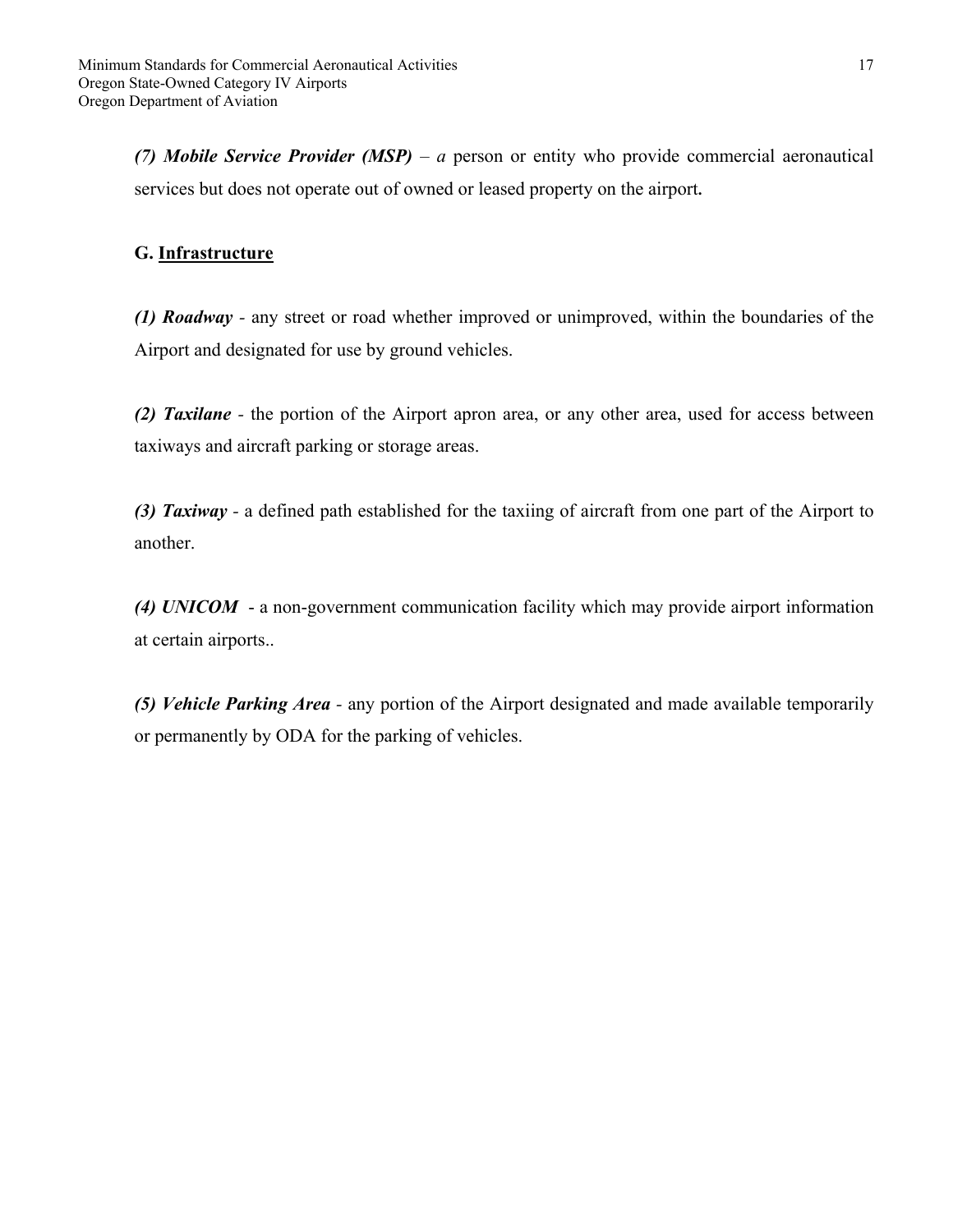#### **SECTION 3 APPLICATION OF MINIMUM STANDARDS**

#### **3.1 General application requirements**

 All persons conducting commercial aeronautical activities at the airport shall, as a condition of conducting such activities, comply with all the requirements set forth in these minimum standards. The minimum standards are deemed to be a part of each commercial airport operator's lease, license, permit or agreement with ODA, unless any such provisions are expressly waived or modified by ODA in writing. The mere omission of any particular minimum standards in a lease, license, permit or agreement shall not constitute a waiver or modification of the standard unless the document expressly states that ODA waives application of that standard.

## *3.1.1 Existing operators*

 These minimum standards will not apply to commercial aviation operators who have a current lease, license, agreement or permit with ODA. Minimum standards will be applied to existing operators upon renewal of the lease, license, agreement or permit.

 Existing operators who are unable to meet the minimum standards at the time of lease, license, agreement or permit renewal shall submit a plan outlining specific timelines for complying with the minimum standards. The director must approve the plan prior to renewal of the lease, license, agreement or permit.

#### *3.1.2 Multiple services*

 When a commercial operator conducts multiple activities pursuant to one lease, license, agreement or permit with ODA, the commercial operator shall comply with the minimum standards established for each separate activity or SASO. If the minimum standards for one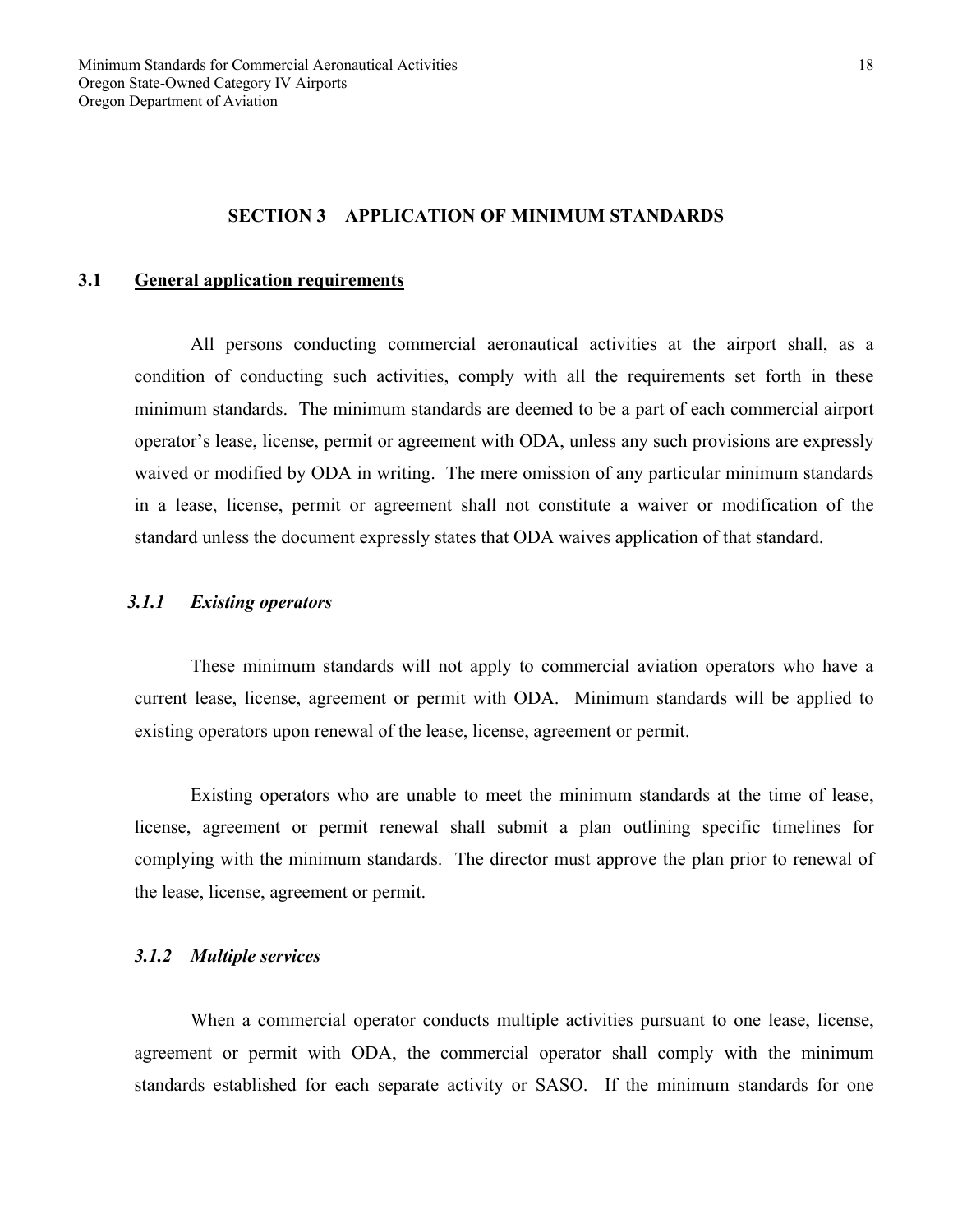activity are inconsistent with the minimum standards for another activity, then the minimum standard that is stricter or imposes a higher standard shall apply.

#### **3.2 Activities not covered by minimum standards**

 Activities with no specific minimum standard in this policy will be addressed by ODA on a case-by-case basis in the commercial operator's written lease, license, permit or agreement.

#### **3.3 Waivers or modifications**

 The ODA Director may waive or modify any portion of these minimum standards for the benefit of a governmental agency performing non-profit public services, fire protection or emergency response operations. The Director may waive or modify any portion of these minimum standards for any person when it is determined that such waiver is in the best interest of the public and will not result in unjust discrimination against other commercial operators at the airport.

# **3.4 Application of minimum standards to "through the fence" agreement operators**

 The State Aviation Board intends to fully exercise its statutory authority by requiring that all commercial users of state airports comply with these minimum standards, whether the commercial activity occurs on the state-owned portion of the airport or on portions of the airport in private ownership, if the commercial activities utilize the airport with a "through the fence" agreement. A "through the fence" agreement, also referred to as an access or ingress/egress agreement, authorizes a person or operator to access the state-owned portion of the airport from privately owned property for the purpose[s] stated in their agreement.

#### *3.4.1 Existing Through-the-fence Operators with Agreements*

 If a person or operator has an existing ingress/egress agreement with ODA before the effective date of these minimum standards, then the person or operator is not subject to the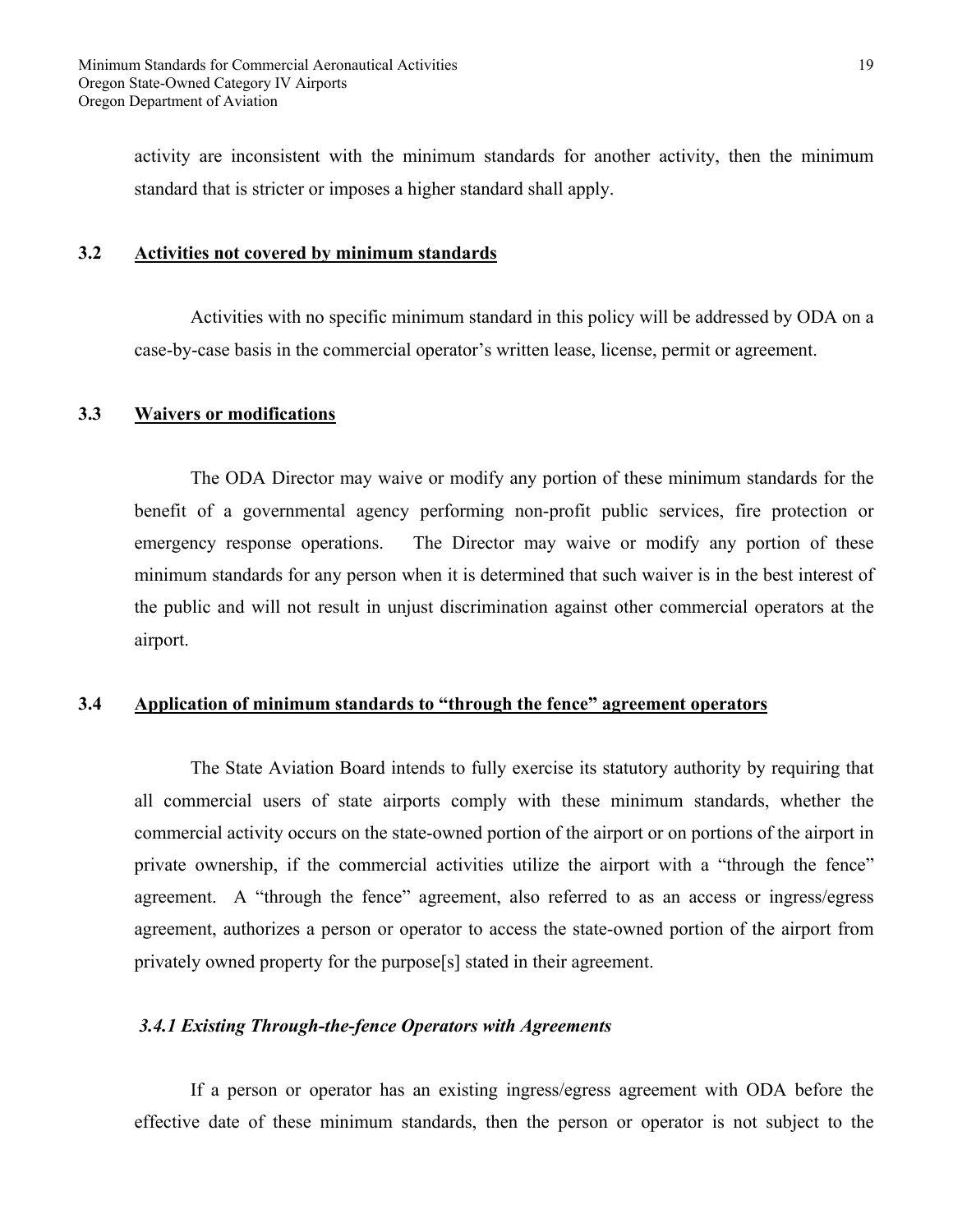minimum standards during the remaining period of the agreement. The minimum standards will be applicable when the agreement is renewed.

 Existing operators who are unable to meet the minimum standards at the time of renewal of the ingress/egress agreement shall submit a plan outlining specific timelines for complying with the minimum standards. This plan must be approved by the Director prior to renewal of the ingress/egress agreement.

# *3.4.2 Existing Through-the-fence Operators without Agreements*

 If a person or operator is performing a through –the-fence commercial aeronautical service without a current ingress/egress agreement with ODA, that person or operator shall either apply for an ingress/egress agreement within 30 calendar days of notification by ODA or cease accessing the airport. The application review and permitting process shall include appropriate levels of insurance, a written plan indicating compliance with all laws and regulations, and a point-ofcontact person responsible for all proposed aeronautical activities. ODA retains the right to restrict or deny any through-the-fence access, if airport safety or efficiency is compromised by the existence of the proposed service or activity. Each activity shall meet and maintain compliance with all applicable minimum standards.

#### *3.4.3 Proposed through-the-fence agreements*

 Any person or operator who proposes a new aeronautical service or new access to the airport using an ingress/egress agreement shall first apply to ODA for approval of an agreement. ODA will consider and evaluate a new development application on a case-by-case basis, with consideration to airport safety and operating efficiency factors.

# **3.5 Minimum standards review, revisions and amendments**

ODA will conduct, at a minimum, a bi-annual review of the minimum standards document to determine the changes in the airport business and regulatory environment. The Director may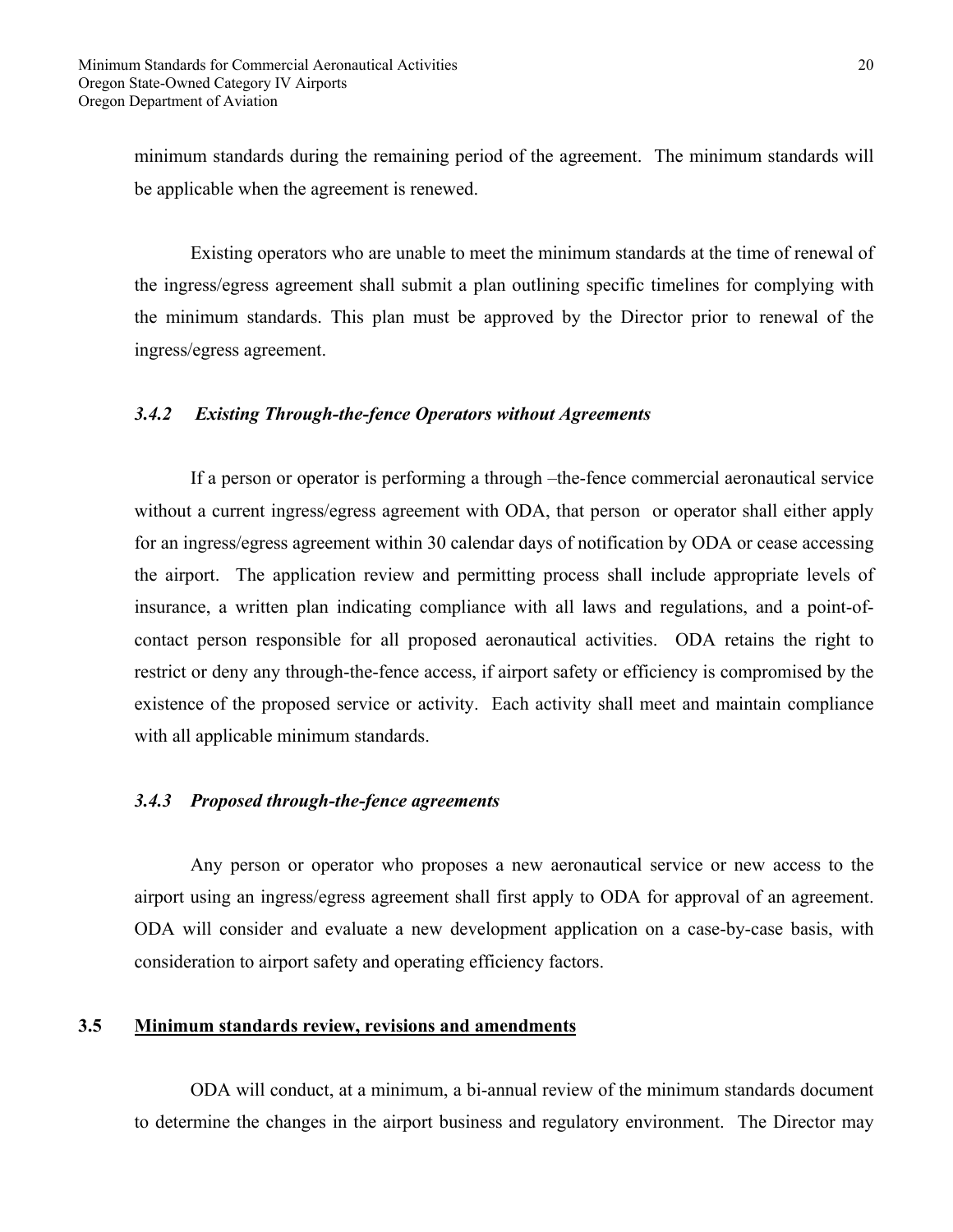make revisions and amendments to the minimum standards after the bi-annual review and any other time necessary to comply with FAA regulations or to accomplish the state's goals.

# **3.6 Enforcement**

 ODA has established fair, practical and reasonable minimum standards for each category of state-owned airports. The minimum standards are susceptible to challenge if not enforced properly and uniformly. Any commercial business operator who is making an investment at a state-owned airport deserves the continuity of fair and uniform enforcement. It is the intent of ODA to provide consistent, uniform, and fair enforcement of these minimum standards to accomplish the ODA's goals and promote successful commercial business operations at all stateowned airports.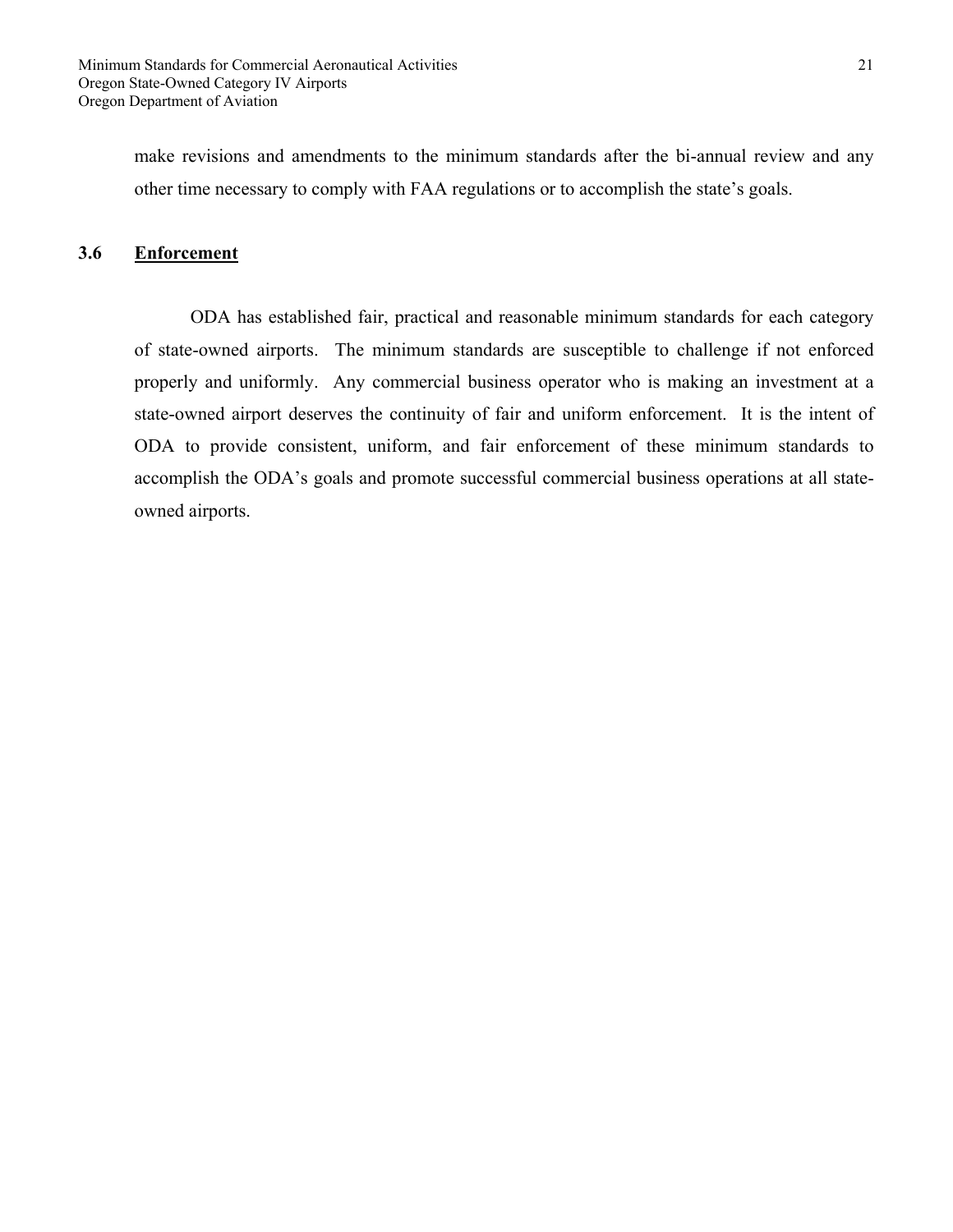#### **SECTION 4 BUSINESS OPERATIONS**

#### **4.1 Employee Conduct and Customer Service Emphasis**

 The Oregon Department of Aviation works diligently to provide high quality services to the needs and requests of State airport users. As such, ODA requires its commercial operators, businesses, and tenants to do the same. State-owned airports have the opportunity to position themselves as **high quality** airport facilities where customers and users have their needs met and exceeded. Consequently, the goal of the ODA is straight-forward: offer the tenants and users of state-owned airports commercial operators that provide high quality customer service by meeting and exceeding customer needs through consistent, responsive, and professional service.

# **4.2 Management Control and Supervision**

Each commercial operator is required to employ the necessary quantity of trained management and supervisors to provide for the efficient, safe, and orderly compliance with its lease, agreement, or permit obligations.

#### **4.3 Personnel Training and Certification**

 All commercial operator personnel shall be fully qualified and trained to provide a high quality standard of courteous, efficient, and safe service to the public and customers. Personnel shall meet all Federal, State, and local training and certification requirements applicable to their individual duties and company services.

#### **4.4 Interference with Utilities**

 No operator shall do or permit to be done anything that may interfere with the effectiveness or accessibility of the Airport or public utility system, drainage system, sewer system, fire protection system, sprinkler system, alarm system or fire hydrant. If an operator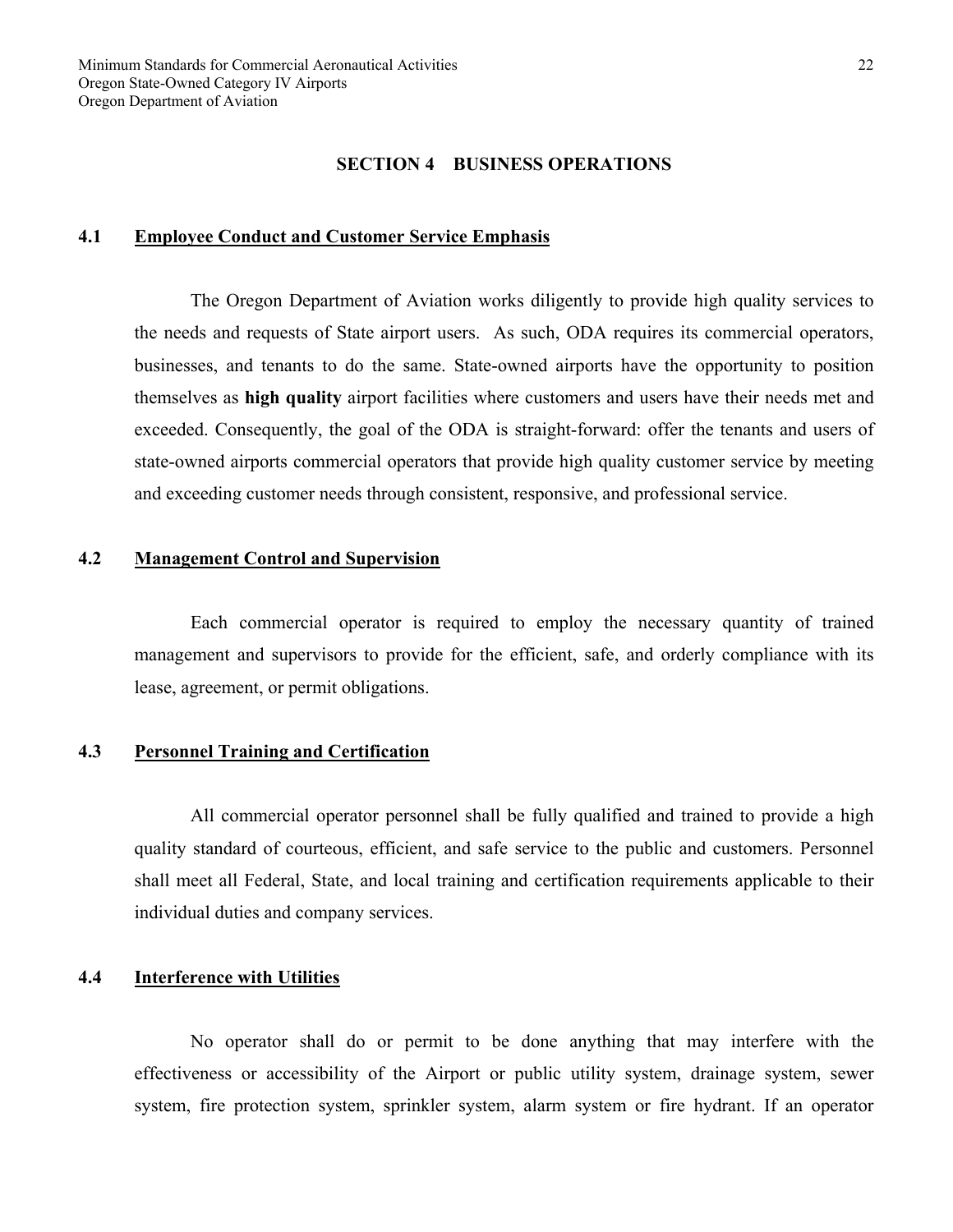discovers such a situation, the operator is required to notify the local fire department or utility company and ODA immediately.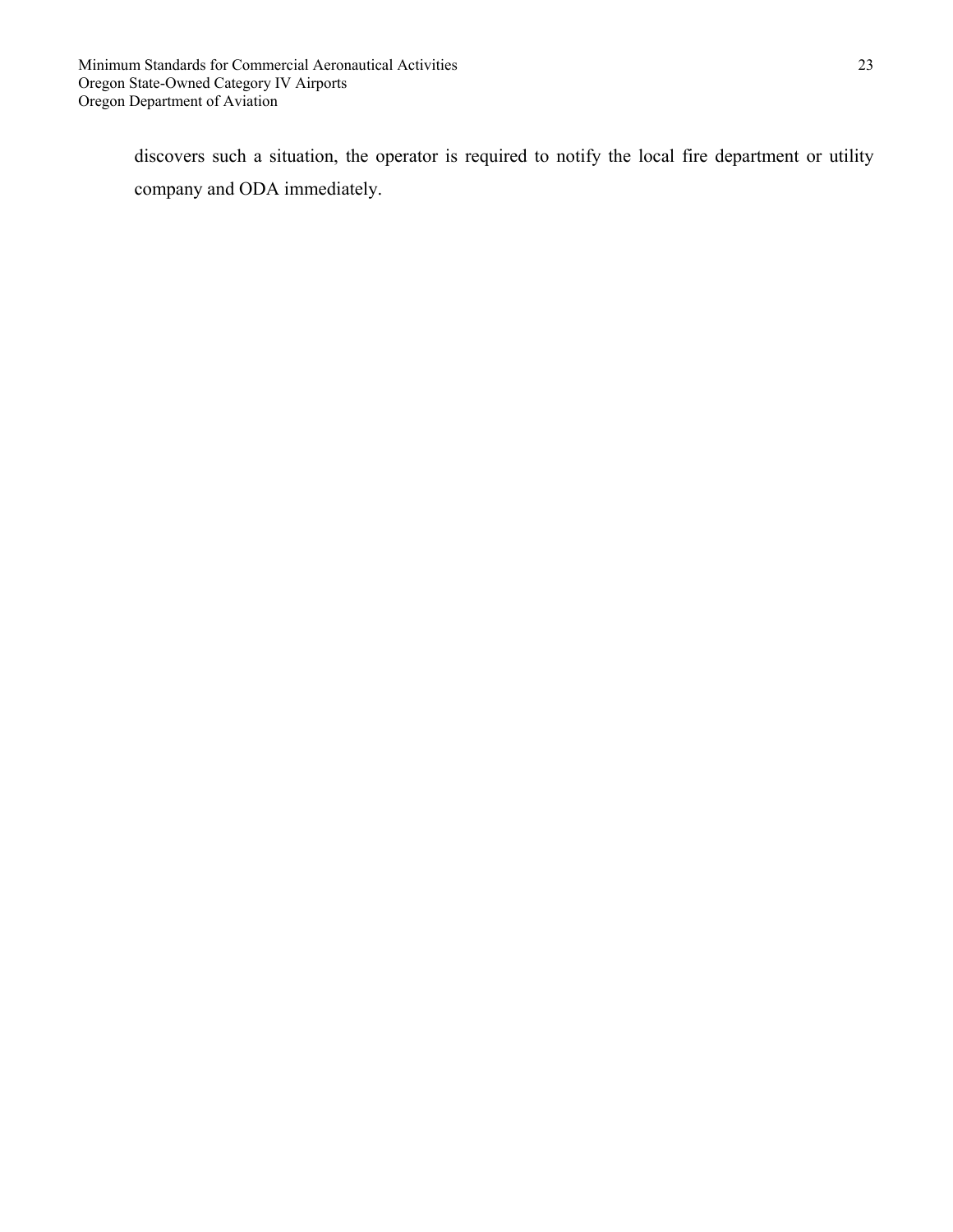# **SECTION 5 MINIMUM STANDARDS FOR FIXED BASE OPERATORS**

#### **5.1 Primary Aeronautical Services**

 A Fixed Base Operator (FBO) is an entity engaged in the business of providing the primary service of staffed or unstaffed (self-fueling) aircraft fueling as described in Sections 5.6. Each Oregon State-owned *Category IV* airport Fixed Base Operator shall provide one of the following secondary FBO services, which are described in Section 5.7: flight training, airframe and power plant maintenance, aircraft rental, and aircraft storage/hangars. Only FBOs shall be permitted to provide fueling services and facilities at *Category IV* Oregon State-owned airports.

 Each FBO may subcontract or use third party operators to provide any primary or secondary services. Subcontractors and third party operators shall meet all Minimum Standards.

 Each FBO shall conduct its business and activities on and from the leased/assigned premises in a professional manner consistent with the degree of care and skill exercised by experienced FBOs providing comparable products, services, and activities from similar airports in like markets.

#### **5.2 Leasehold Size**

#### *5.2.1 Buildings*

 The FBO shall lease or construct, on the property, a public use terminal building capable of meeting business demand, as approved by the director.

#### *5.2.2 Vehicle Parking*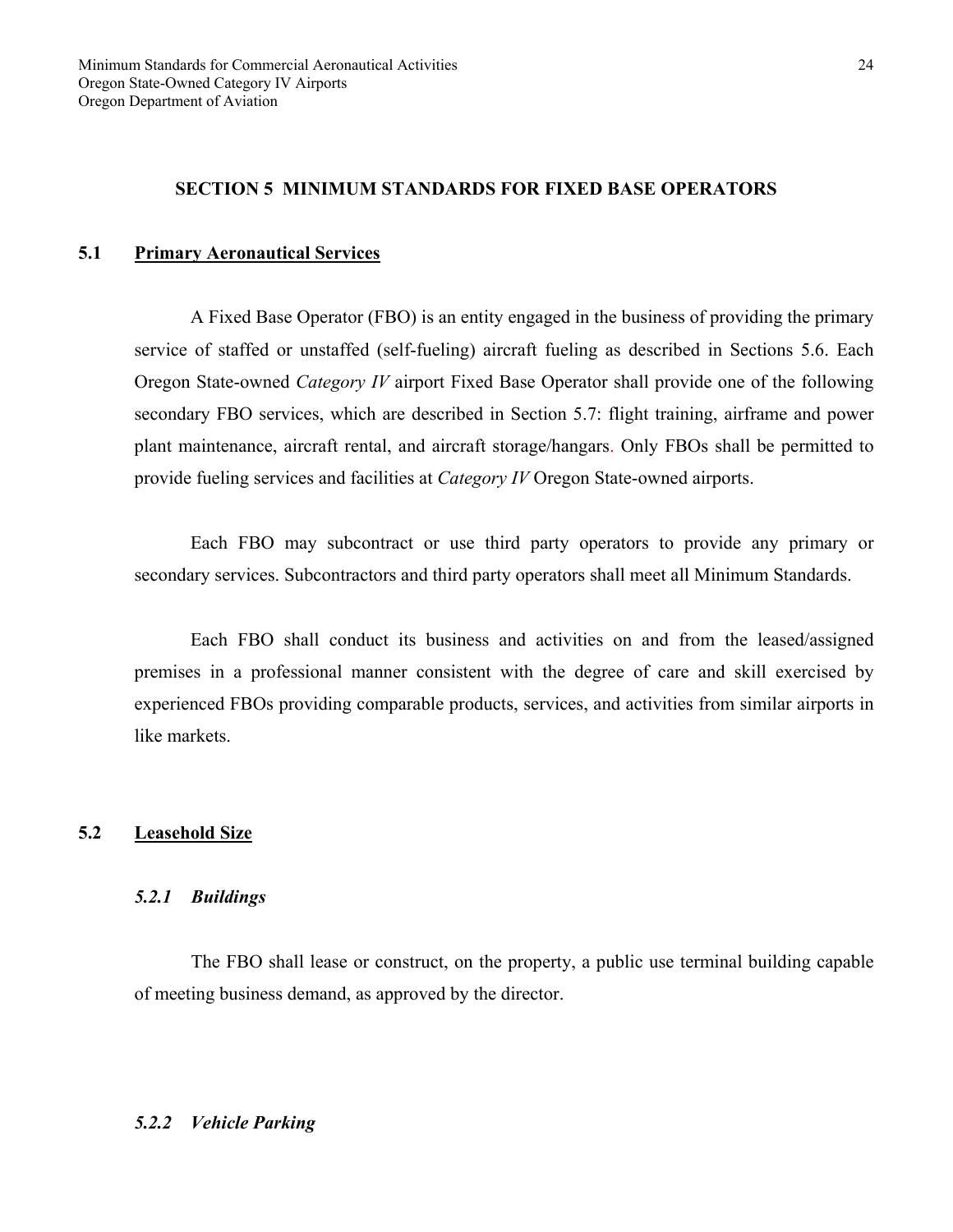Each FBO shall provide adequate parking to meet the needs of customers and employees in accordance with local building codes but not less than three (3) paved parking spaces on the property.

# *5.2.3 Aircraft Parking*

 Each FBO shall provide property for its aircraft operating area (ramp), independent of any building area, vehicle parking area, and fuel storage area. This aircraft operating area shall provide transient aircraft parking and tie-downs for a minimum of three (3) aircraft. This tie-down ramp area shall be adequate to support all the activities of the FBO and all approved subtenants. The ramp shall be well maintained and kept clean and free of FOD.

# **5.3 Hours of Operation**

Each FBO is required to be open for business and provide aircraft fueling and line services a minimum of five (5) days per week, during appropriate business hours. Business hours, including holiday closures, must be recorded with ODA in advance. Each FBO shall be on a twenty-four (24) hour on-call basis to provide after-hours fuel service within four (4) hours of a customer request. As such, each FBO shall provide a communications link for the after-hours oncall fueling services. If multiple FBOs are providing fuel service on the Airport, a mutually agreeable schedule can be developed to meet the after-hours on-call fueling requirement and shall be recorded with ODA.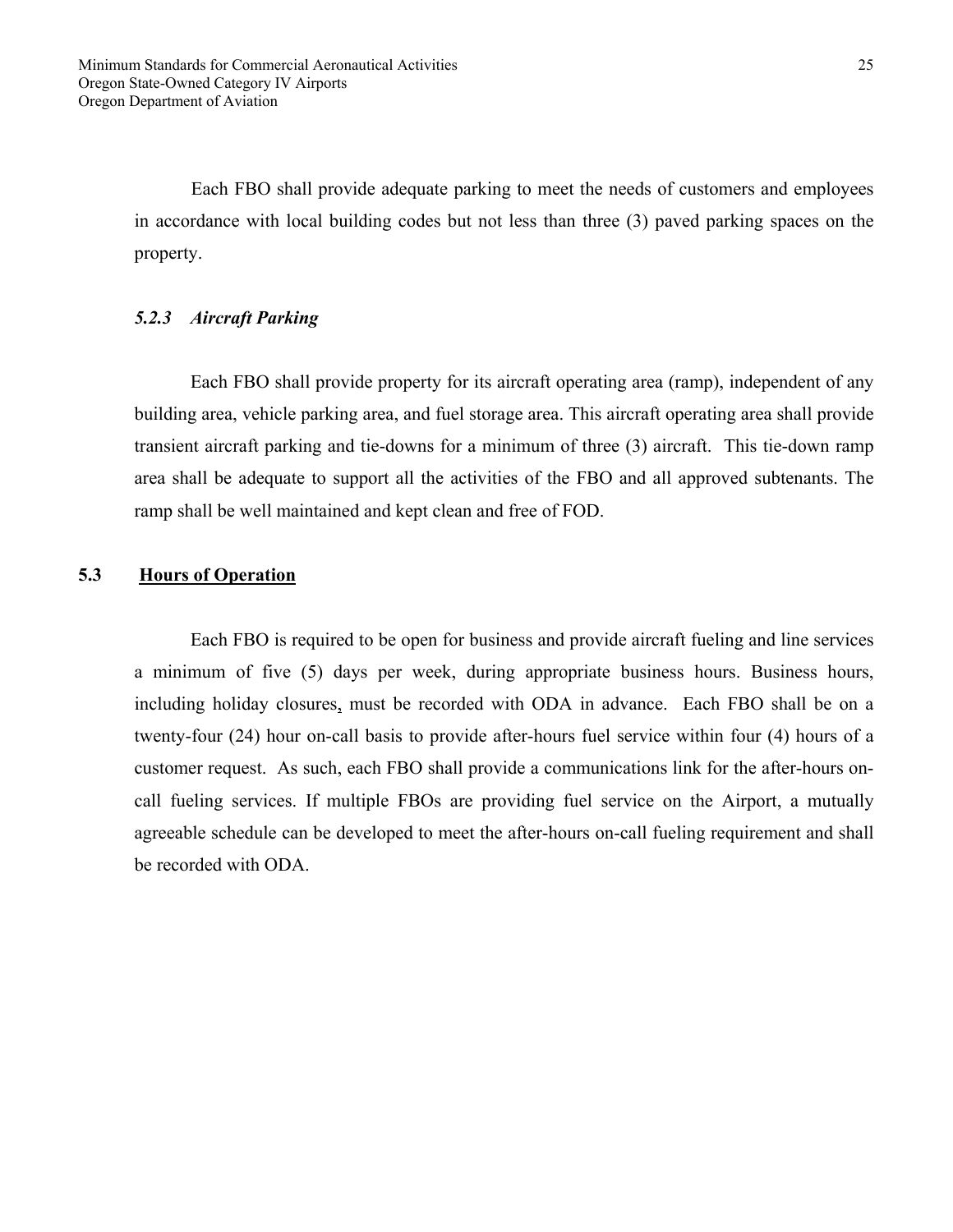# **5.4 Staffing and Employee Qualifications**

#### *5.4.1 Staffing*

 Each FBO shall have on duty during the required hours of operation a quantity of personnel necessary to meet the Minimum Standards for each aeronautical service provided. However, multiple responsibilities may be assigned to employees where feasible. Each FBO shall have at least one (1) person on duty at all times during hours of operation, and provide ODA, and keep current, a written statement of names, addresses, and contacts for all personnel responsible for the operation and management of the FBO. In addition, ODA shall be provided a point-ofcontact with phone numbers for emergency situations.

#### *5.4.2 Personnel Qualifications*

 All FBO fuel handling personnel shall be trained in the safe and proper handling, dispensing, and storage of aviation fuels. The FBO shall develop and maintain Standard Operating Procedures (SOP) for refueling and ground handling operations and shall ensure compliance with standards set forth in the Uniform Fire Code and FAA Advisory Circular 00-34A, Aircraft Ground Handling and Servicing. The SOP shall address bonding and fire protection, public protection, control of access to the fuel storage area, and marking and labeling of fuel storage tanks and fuel dispensing equipment, and shall be submitted to ODA no later than thirty (30) days prior to the FBO commencing fueling activities.

 Additionally, the FBO shall comply with FAA Advisory Circular 150/5230-4, Aircraft Fuel Storage, Handling, and Dispensing on Airports, Airport rules and regulations, and all other applicable laws related to aircraft fuel handling, dispensing and storage. Each FBO shall obtain all applicable fueling certifications and permits, and receive periodic refresher training as required. ODA and/or the FAA may periodically conduct inspections of the FBO activities and facilities to ensure compliance with laws, regulations, and Minimum Standards.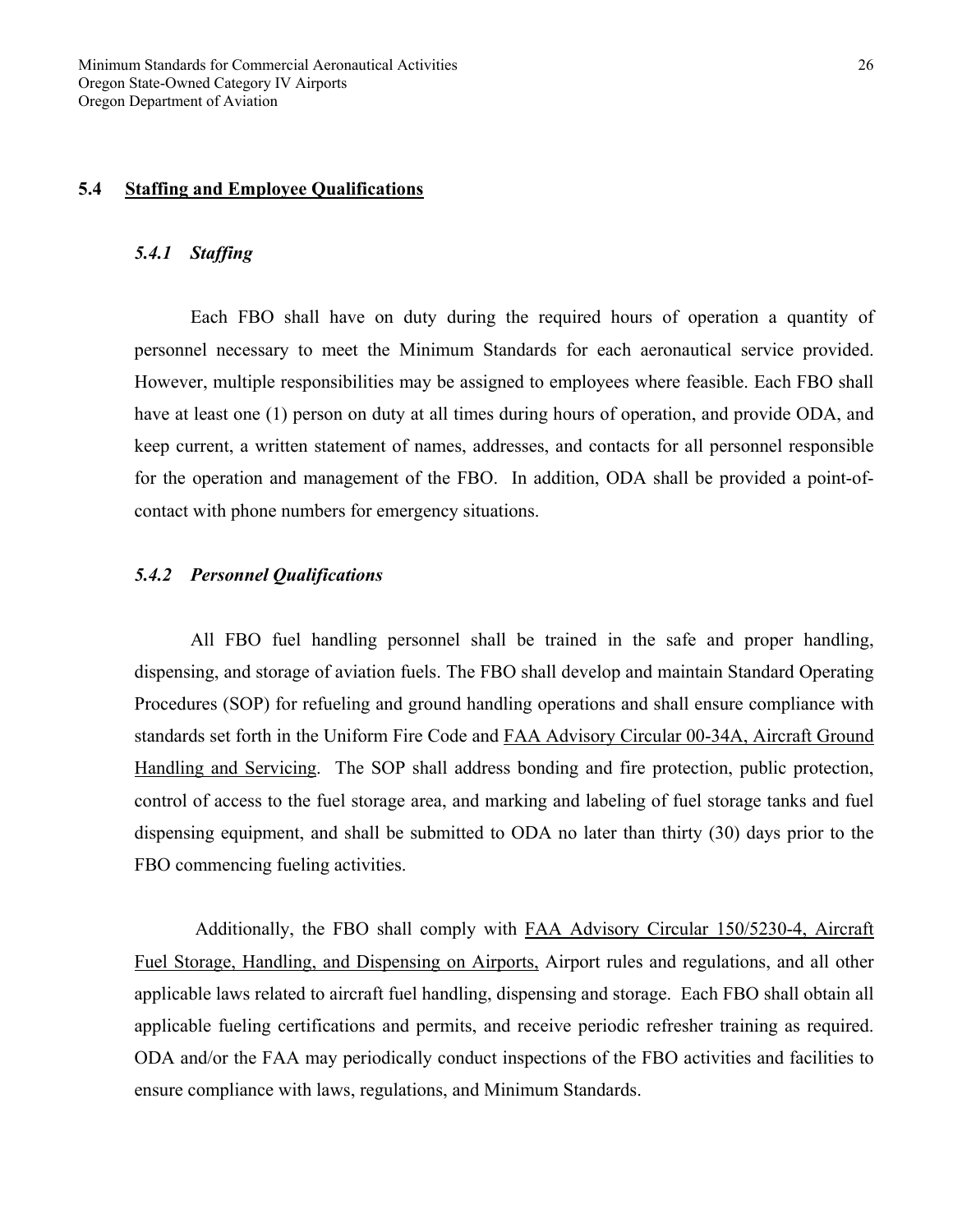# **5.5 Insurance Requirements**

 Each FBO shall meet all State of Oregon insurance requirements and shall therefore maintain the types and amounts of insurance as specified in the lease, permit or agreement.

# **5.6 Primary FBO Services**

#### **A. Fueling**

- **(1)** Each FBO must provide the sale and into-plane delivery of ASTM rated aviation fuels, lubricants and other aviation petroleum products. In addition, the FBO shall provide, store, and dispense either 100LL-octane avgas, Jet A fuel or both. All equipment used for the storage and/or dispensing of petroleum products must meet all applicable Federal, State, and local safety codes, regulations and standards.
- **(2)** Each FBO shall provide a stationary fuel storage system which meets all applicable Federal, State and Local regulations and standards. The system shall be designed and operated to meet Air Transport Association (ATA) 103 requirements and the requirements of AC 150/5230-4. The 100LL and Jet A fuel storage tanks shall each be a minimum of eight thousand (8,000) gallon capacity, and the FBO shall also provide mobile or stationary dispensing equipment and one (1) or more personnel to serve the airport's fuel demand. Filter-equipped fuel dispensers with separate dispensing pumps and meter systems for each grade of fuel shall be provided. All metering devices must be inspected, checked and certified annually by appropriate local and State agencies.
- **(3)** Each FBO shall have a fuel storage system designed in accordance with all EPA regulations including proper fuel spill prevention features and containment capabilities. In addition, each FBO shall provide a current copy of their fuel spill prevention control and countermeasures plan to the ODA Director. Fuel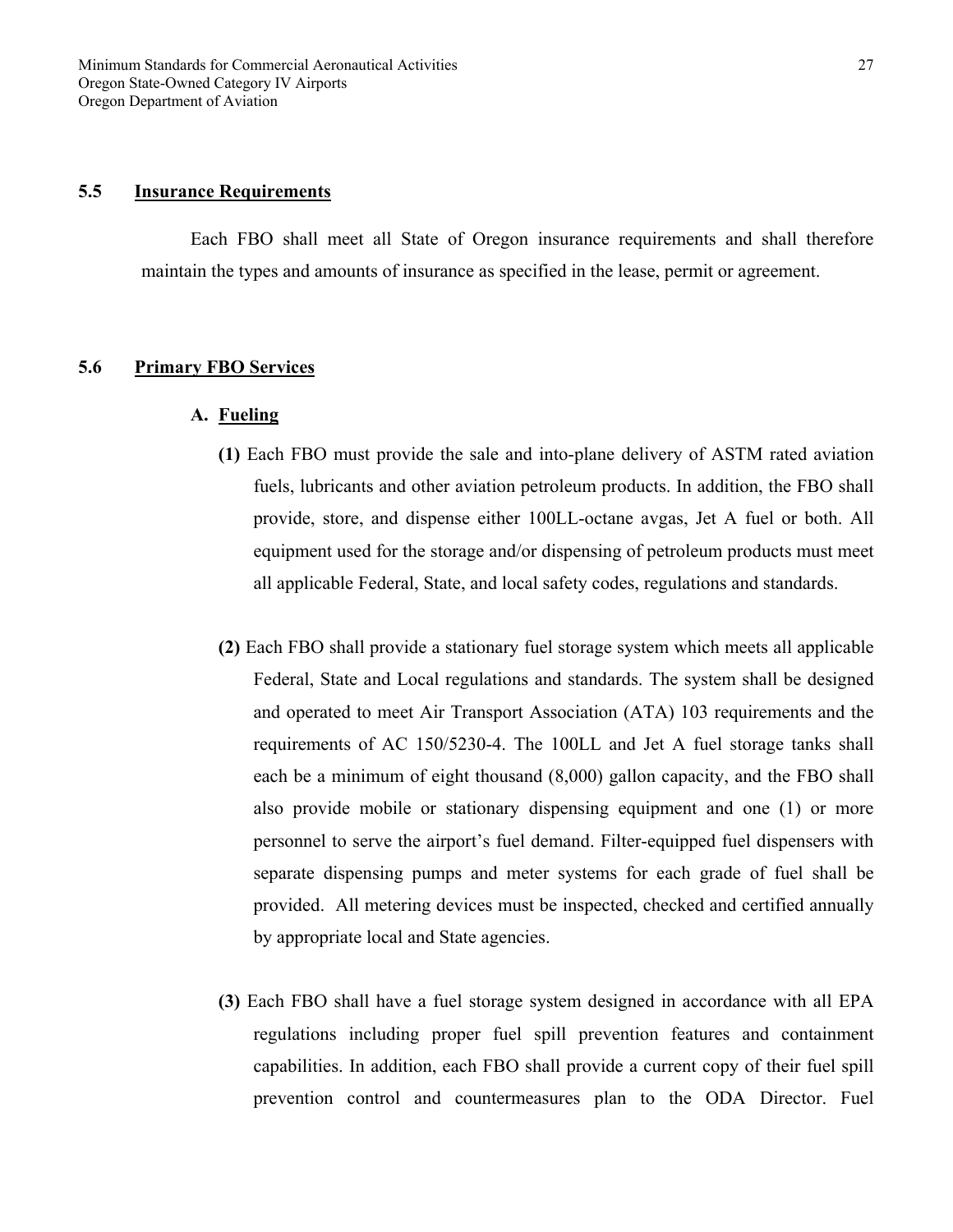inventories will be monitored in accordance with current EPA standards and copies shall be provided to ODA when requested.

- **(4)** After receiving prior written permission from the ODA Director, an FBO may provide self-fueling (card-reader or card-lock) equipment. Self-fueling equipment must be in compliance with State and local building codes and must comply with fueling equipment requirements set forth Sections 5.6.A.1-3
- **(5)** Each FBO shall conduct the lawful, sanitary, and timely handling and disposal of all solid waste, regulated waste, and other materials including, but not limited to, sump fuel, used oil, solvents, and other regulated waste. The piling and storage of crates, boxes, barrels, containers, refuse, and surplus property is not permitted upon the FBO premises.
- **(6)** Each FBO shall provide an adequate supply of properly located, type, size and operable fire extinguishers and other safety equipment in accordance with the Uniform Fire Code. All fire extinguisher certifications must be current.

#### **B. Aircraft Line Services**

Each FBO shall provide necessary equipment, supplies, and trained personnel for aircraft parking, and tie downs.

# **C. Pilot Services and Concessions**

 A FBO is required to lease or construct a building at an Oregon State-owned *Category IV Airport*, and it shall provide the following services and concessions, unless otherwise approved by ODA.

**(1)** Customer service counter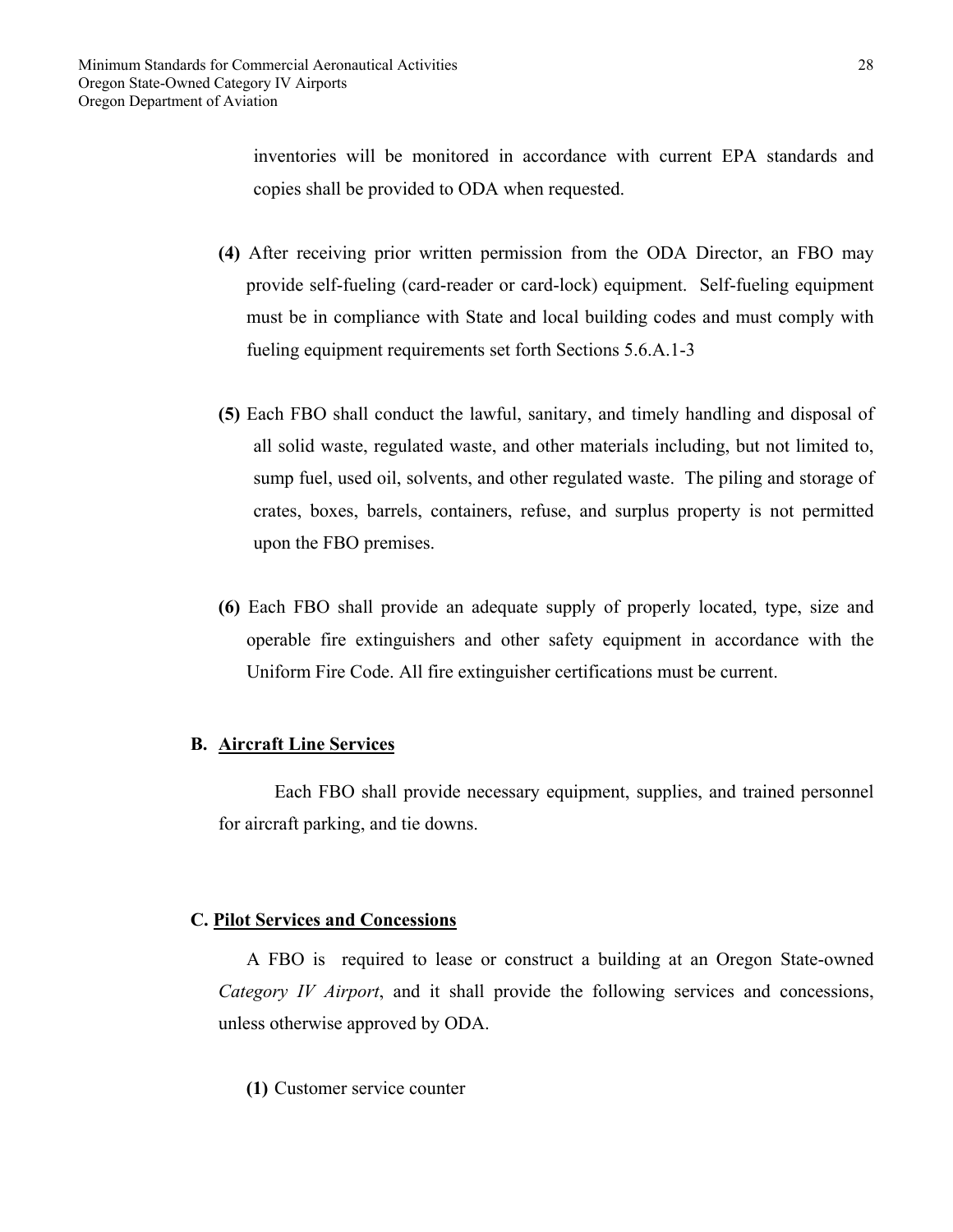Minimum Standards for Commercial Aeronautical Activities Oregon State-Owned Category IV Airports Oregon Department of Aviation

- **(2)** Public lounge and waiting area
- **(3)** Public restrooms
- **(4)** Public telephones
- **(5)** Local ground transportation contacts

#### **5.7 Secondary FBO Services**

#### **A. Flight Training**

 A flight training services operator provides aircraft ground and flight instruction necessary to complete the written examination and flight check for any category of pilot certificate or rating. A flight training services operator shall:

**(1)** Provide at least one (1) FAA certified flight instructor necessary to meet the flight training demand and schedule requirements.

**(2)** Provide one or more properly maintained and equipped aircraft, that is registered with ODA, to accomplish the services offered.

**(3)** Ensure student pilots are in compliance with ODA registration laws.

#### **B. Airframe and Power Plant Maintenance**

An Airframe and Power Plant maintenance services operator provides any of the following: major and minor airframe, engine and accessory overhaul repair services on single and multi-engine piston driven propeller aircraft. (Turbine and jet aircraft maintenance services are optional.) An airframe and power plant maintenance operator shall:

**(1)** Operate the service from a ventilated shop space able to accommodate at least one aircraft on the airport.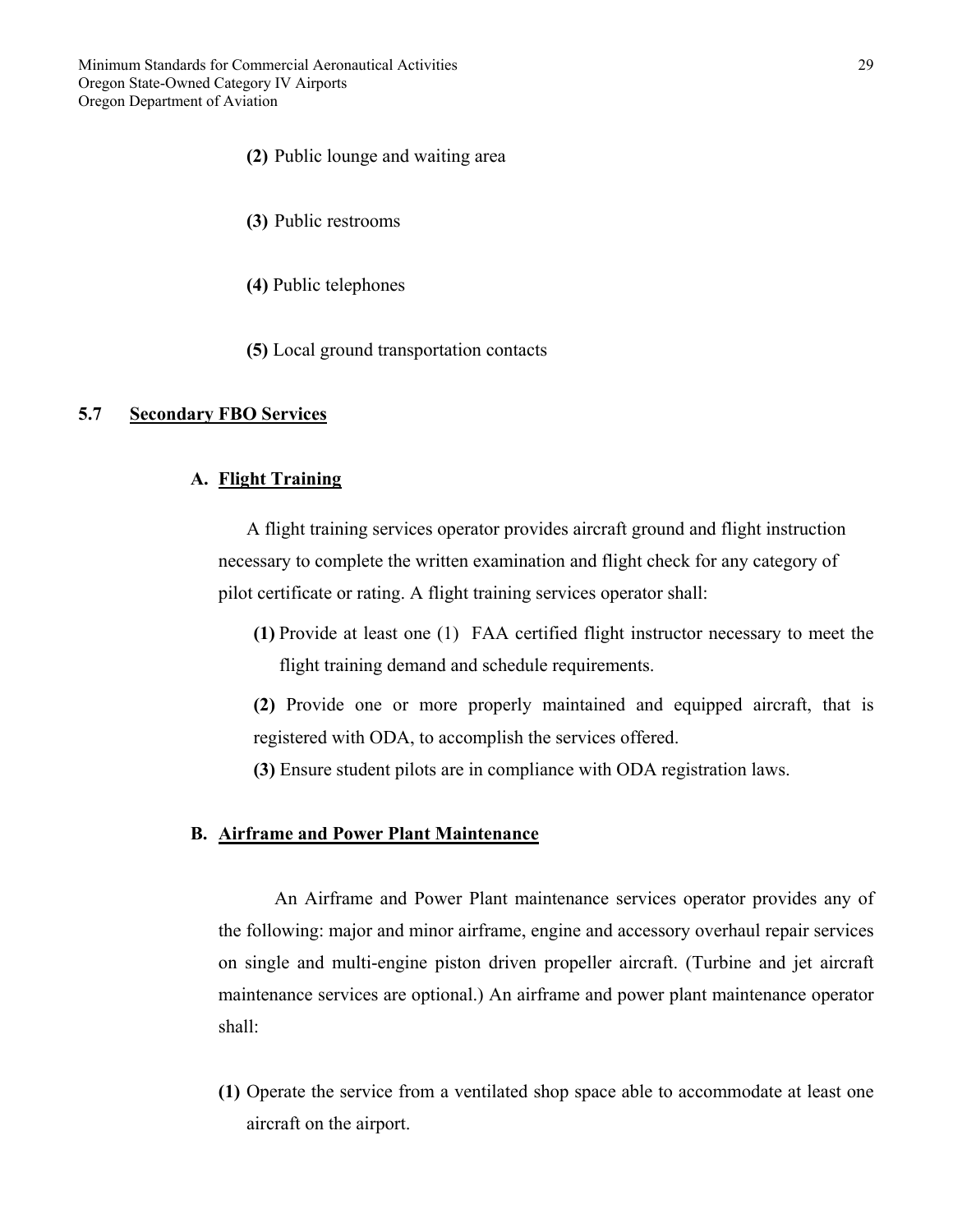- **(2)** Have on-duty a minimum of one (1) FAA-certified technician who possesses an airframe and/or power plant certificate, with inspection authorization, or conduct operations as a certified repair station pursuant to 14 CFR Part 145.
- **(3)** Keep premises open and services available appropriate business hours, five (5) days a week, excluding holidays.
- **(4)** Provide equipment, supplies and parts required for general aircraft airframe and power plant inspection, maintenance and repair.

#### **C. On-Demand Operations**

An on-demand operator provides air transportation of persons or property to the general public for hire, either on a scheduled or unscheduled basis, or as defined by the FAR Parts 119 and 135. An on-demand operator shall:

- **(1)** Provide at least one (1) person who is appropriately certified and rated and registered with ODA to permit the flight activity offered by the Operator.
- **(2)** Provide one properly maintained and equipped aircraft, registered with ODA, to accomplish the services offered
- **(3)** An on-demand operator shall have and display, a current FAR Part 135 Certificate.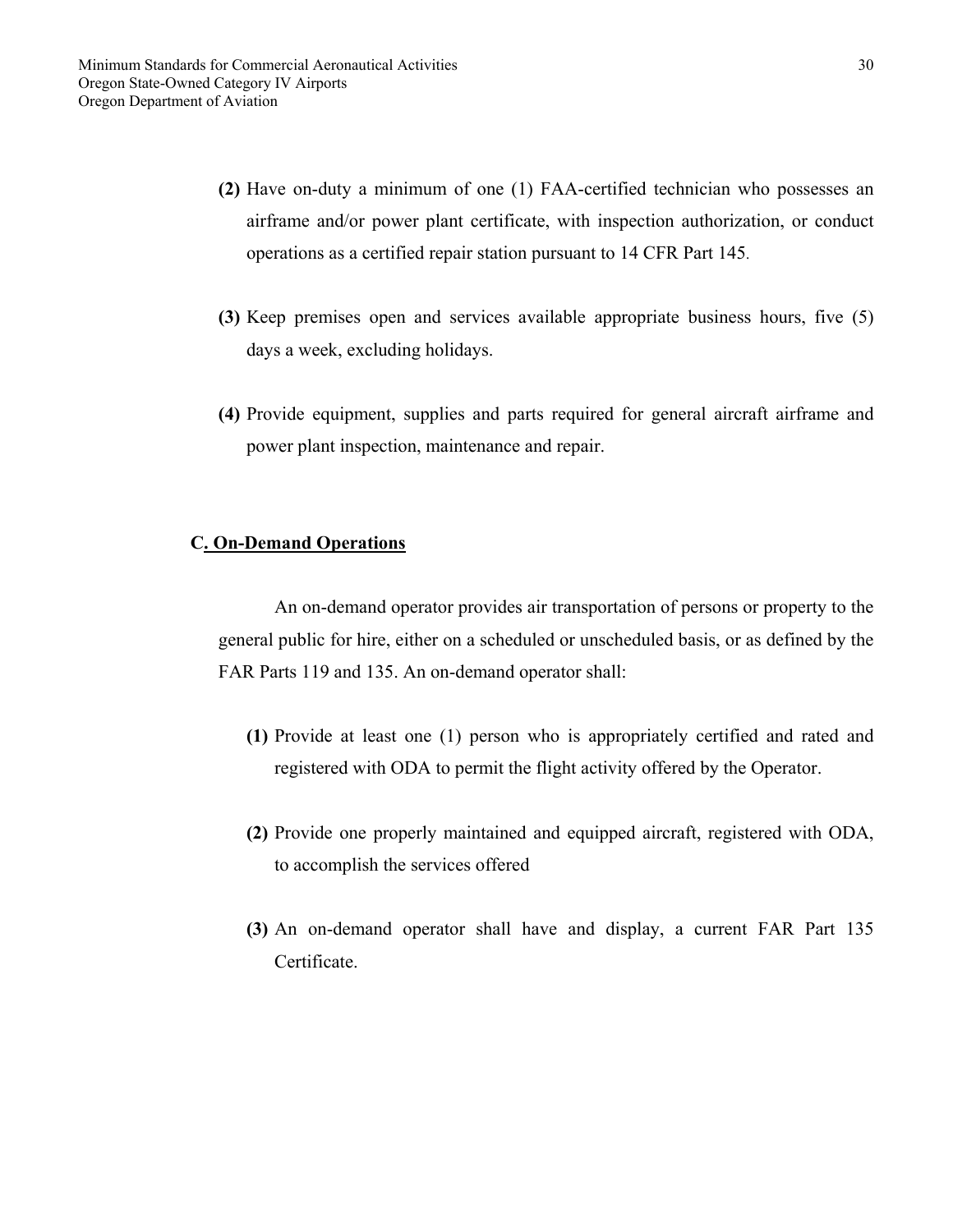# **D. Aircraft Rental**

An aircraft leasing or rental services operator provides general aviation aircraft for leasing or rental to the public. An aircraft rental services operator shall:

- **(1)** Have at least one (1) person available to meet customer needs.
- **(2)** Keep premises open and services available appropriate business hours, five (5) days a week, excluding holidays.
- **(3)** Have available for rental, a minimum of one(1) owned or leased, certified, and airworthy aircraft that is registered with ODA
- **(4)** Ensure that all renters are in compliance with ODA registration laws.

#### **E. Avionics Maintenance and Sales**

An avionics maintenance service operator provides the maintenance, repair, and installation of aircraft avionics, radios, instruments, and accessories. This service includes the sale of new or used aircraft avionics, radios, instruments, and accessories. The operator shall:

- **(1)** Operate the service in a ventilated shop space to accommodate at least one aircraft on the airport.
- **(2)** Have at least one (1) trained and FAA certified technician.
- **(3)** Keep premises open and services available appropriate office hours, five (5) days a week, excluding holidays.
- **(4)** Hold the appropriate FAA repair station certificates for the types of equipment the operator plans to service and/or repair.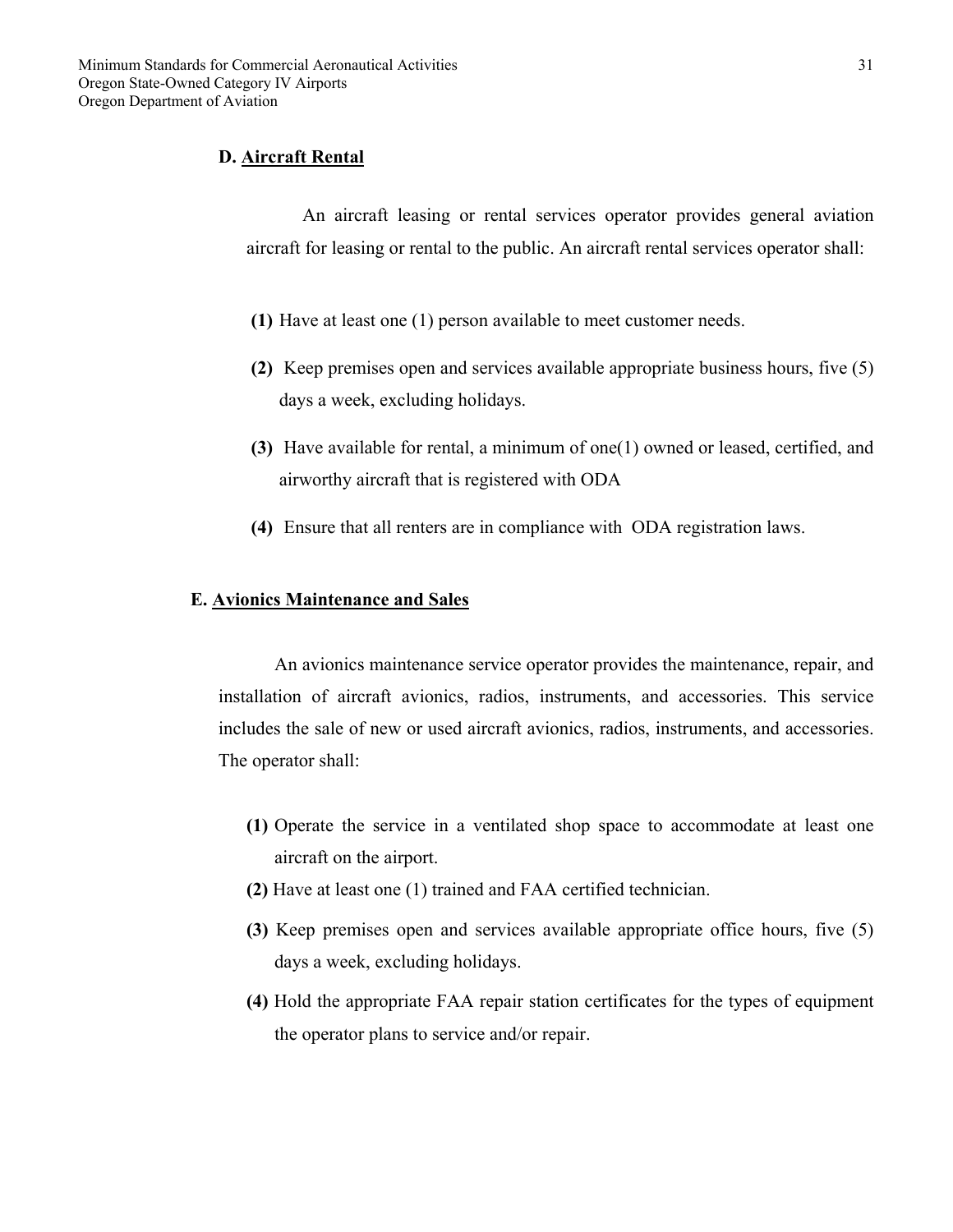#### **F. Aircraft Storage and Hangars**

An aircraft storage and hangar service operator leases and rents hangars, multiple T-hangars, and/or shade hangars to aircraft owners or operators solely for aircraft storage purposes. An aircraft storage and hangar service operator shall:

- **(1)** Make available the necessary amount of land to accommodate the proper quantity and size of hangars for the quantity of stored aircraft.
- **(2)** Make hangar operator contact name and phone numbers, hangar availability, and rental rates known to prospective customers via posted informational sign. A separate leased space is not required for this.
- **(3)** Hangars may only be rented for aircraft storage purposes. Each based aircraft stored within the operator's hangar facilities must be in compliance with ODA registration laws.
- **(4)** Hangar tenant may only perform preventive aircraft maintenance in accordance with 14 CFR Part 43 within the hangar property. Any other aircraft maintenance must be performed by an appropriately permitted FBO, SASO, MSP or by the operator in accordance with 14 CFR Part 43.3(d). Experimental aircraft construction and maintenance is allowed in accordance with 14 CFR Parts 21 and 65. Painting, welding, and any type of hazardous or combustible material storage shall be permitted within the hangar property only in amounts allowed under the Uniform Fire Code. The piling and storage of crates, boxes, barrels, containers, refuse, and surplus property shall not be permitted outside the hangar. All maintenance activity shall be in accordance with the requirements of the Uniform Fire Code.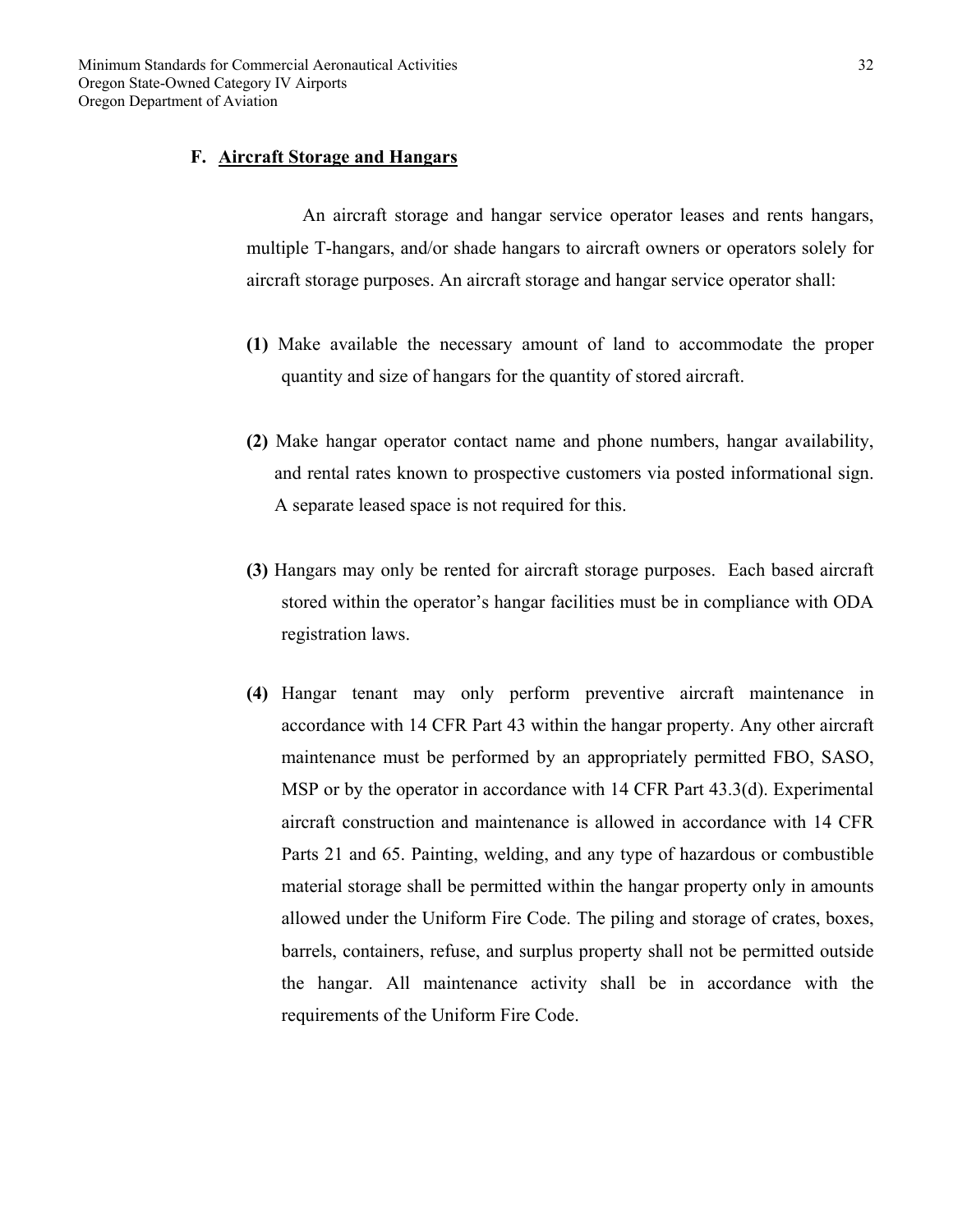# **SECTION 6 MINIMUM STANDARDS FOR SPECIALIZED AVIATION SERVICE OPERATIONS**

#### **6.1 General Requirements**

#### *6.1.1 Compliance*

 Specialized Aviation Service Operations (SASOs) are persons or entities providing a single or limited number of commercial aeronautical activities. SASOs providing the same or similar services shall comply equally with all applicable Minimum Standards. However, ODA will not require, without adequate justification, that a SASO meet all the criteria for a full-service FBO for the type of operation conducted.

#### *6.1.2 Leased Space Requirement*

 Each SASO, excluding Aerial Applicators, shall operate out of a building located on the airport. The building shall be of an appropriate size to accommodate the services being offered, be accessible to the public, and be marked with appropriate external signage. Each SASO shall provide paved auto parking area appropriate for the needs of the business.

#### *6.1.3 Responsible Personnel*

Each SASO shall provide ODA, and keep current, a written statement of names, addresses, and contacts of all personnel responsible for the operation and management of the SASO.

#### *6.1.4 Insurance Requirements*

 Each SASO shall meet all State of Oregon insurance requirements and shall therefore maintain the types and amounts of insurance as specified in the lease, permit, or agreement.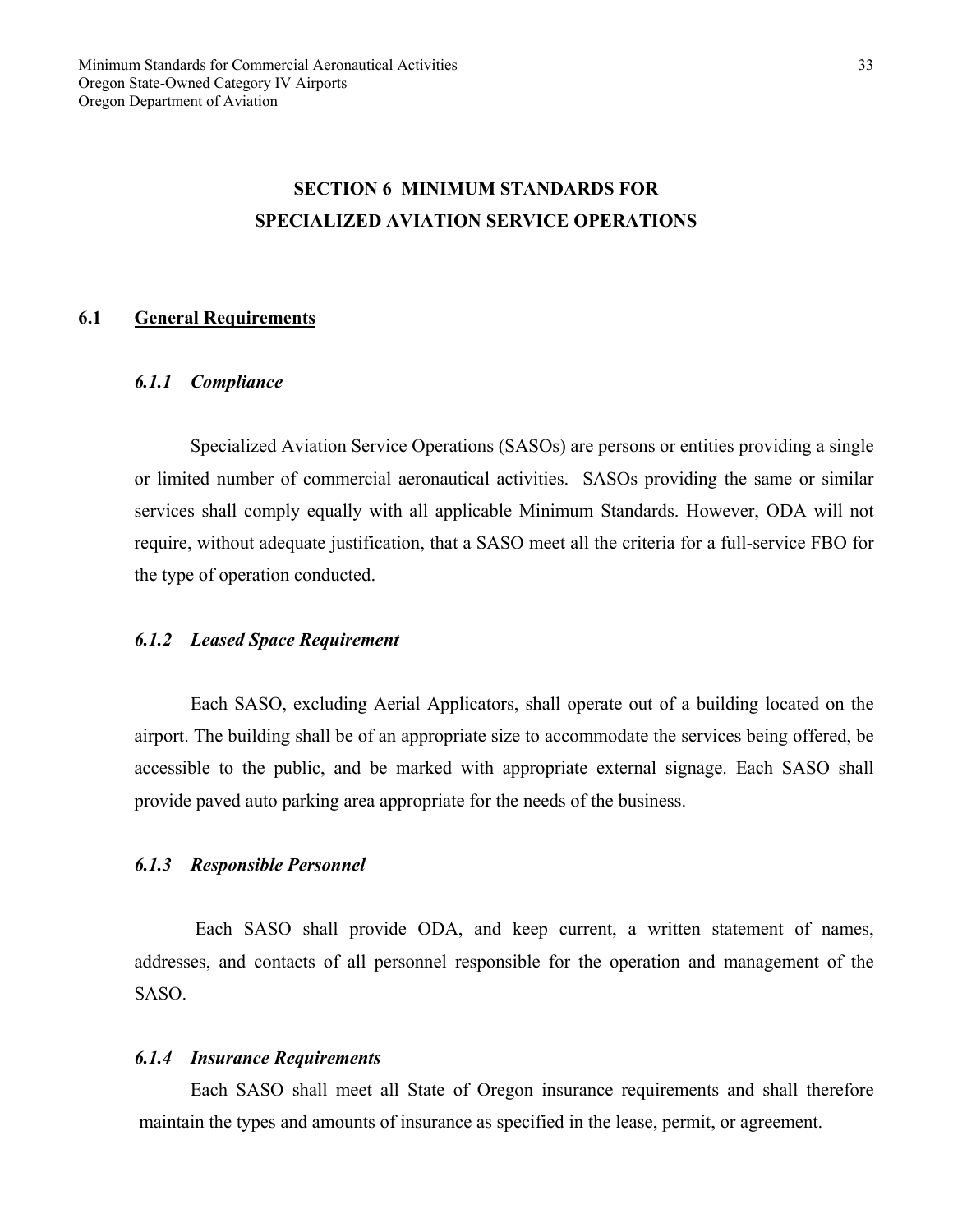# **6.2 Flight Training**

 SASOs providing aircraft dual and solo ground and flight instruction necessary to complete the written examination and flight check for any category of pilot certificate or rating shall meet the following minimum requirements:

- **(1)** Provide at least one (1) or more FAA certified flight instructors, registered in accordance with ODA requirements, necessary to meet the flight training demand and schedule requirements.
- **(2)** Provide one properly maintained and equipped aircraft, registered with ODA, to accomplish the services offered.
- **(3)** Ensure student pilots are in compliance with ODA registration laws.

#### **6.3 Airframe and Power Plant Maintenance**

SASOs providing any of the following: aircraft airframe and power plant maintenance, which includes either major or minor airframe maintenance, engine and/or accessory overhaul repair services on single or multi-engine piston driven propeller aircraft, shall meet the following Minimum Standards:

- **(1)** Operate the service from a ventilated shop space able to accommodate one aircraft on the Airport.
- **(2)** Have on-duty a minimum of one (1) FAA-certified technician who possesses an airframe and/or powerplant certificate, with inspection authorization, or possess and operate pursuant to a repair station certificate pursuant to FAR Part 145.
- **(3)** Keep premises open and services available a minimum of appropriate business hours, five (5) days a week, excluding holidays.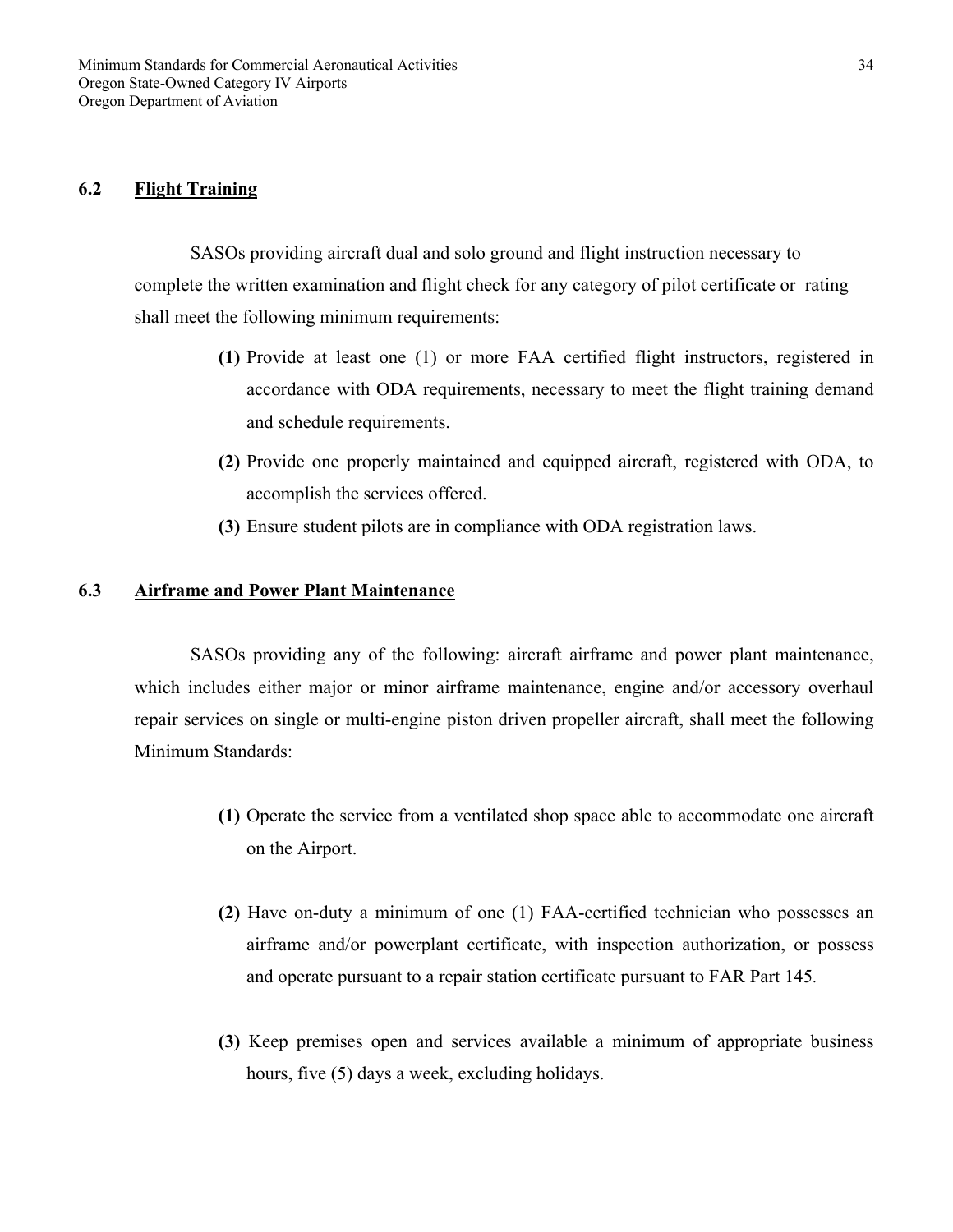**(4)** Provide equipment, supplies and parts required for general aircraft airframe and power plant inspection, maintenance and repair.

# **6.4 On-Demand Operations**

 SASO's providing on-demand air transportation of persons or property to the general public for hire, either on a scheduled or unscheduled basis, or as defined by the FAR Parts 119 and 135 shall:

- **(1)** Provide at least one (1) person who is appropriately licensed and rated and registered in accordance with ODA requirements to permit the flight activity offered by the Operator
- **(2)** Provide one properly maintained and equipped aircraft, registered with ODA, to accomplish the services offered.
- **(3)** An on-demand operator shall have and display, a current FAR Part 135 Certificate

# **6.5 Aircraft Rental**

.

SASOs providing aircraft rental services to the general public shall:

- **(1)** Have at least one (1) person available to meet customer needs.
- **(2)** Keep premises open and services available appropriate business hours, five (5) days a week, excluding holidays.
- **(3)** Have available for rental, a minimum of one (1) owned or leased, certified, and airworthy aircraft that is registered with ODA.
- **(4)** Ensure that all renters are in compliance with ODA registration laws.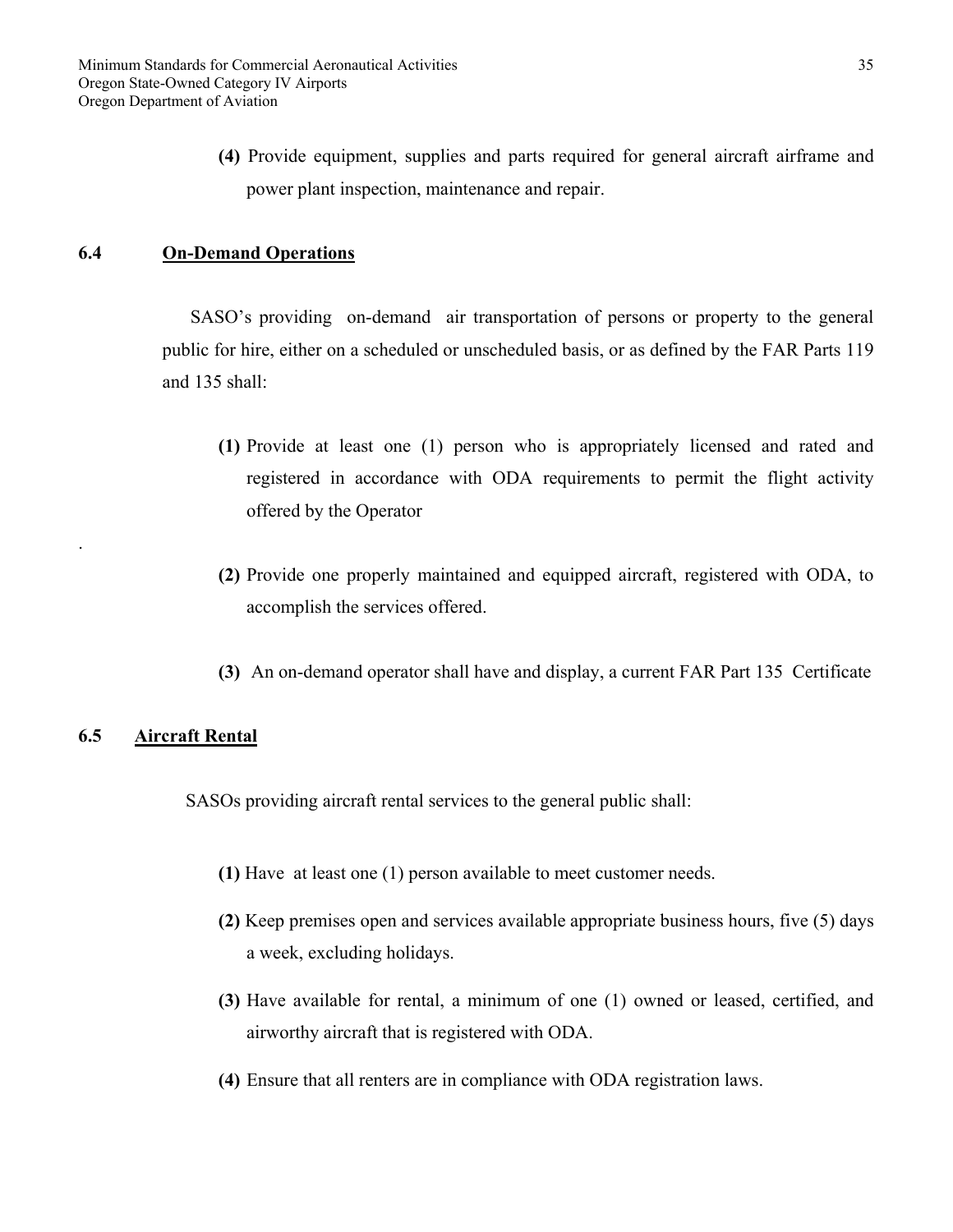#### **6.6 Avionics Maintenance and Sales**

SASOs providing avionics services, which includes the maintenance, repair, and installation of aircraft avionics, radios, instruments, and accessories, and includes the sale of such equipment, shall:

- **(1)** Operate the service in ventilated office or shop space able to accommodate at least one aircraft on the Airport.
- **(2)** Have at least one (1) trained and FAA certified technician.
- **(3)** Keep premises open and services available appropriate business hours, five (5) days a week, excluding holidays.
- **(4)** Hold the appropriate FAA certificates required for the types of services offered.

# **6.7 Aircraft Storage and Hangars**

An aircraft storage and hangar service operator leases and rents hangars, multiple T-hangars, and/or shade hangars to aircraft owners or operators solely for aircraft storage purposes. An aircraft storage and hangar service operator shall:

- **(1)** Make available the necessary amount of land to accommodate the proper quantity and size of hangars for the quantity of stored aircraft.
- **(2)** Make hangar operator contact name and phone numbers, hangar availability, and rental rates known to prospective customers via posted informational sign.
- **(3)** Hangars may only be rented for aircraft storage purposes. Each based aircraft stored within the operator's hangar facilities must be in compliance with ODA registration laws.
- **(4)** Hangar tenant may only perform preventive aircraft maintenance in accordance with 14 CFR Part 43 within the hangar property. Any other aircraft maintenance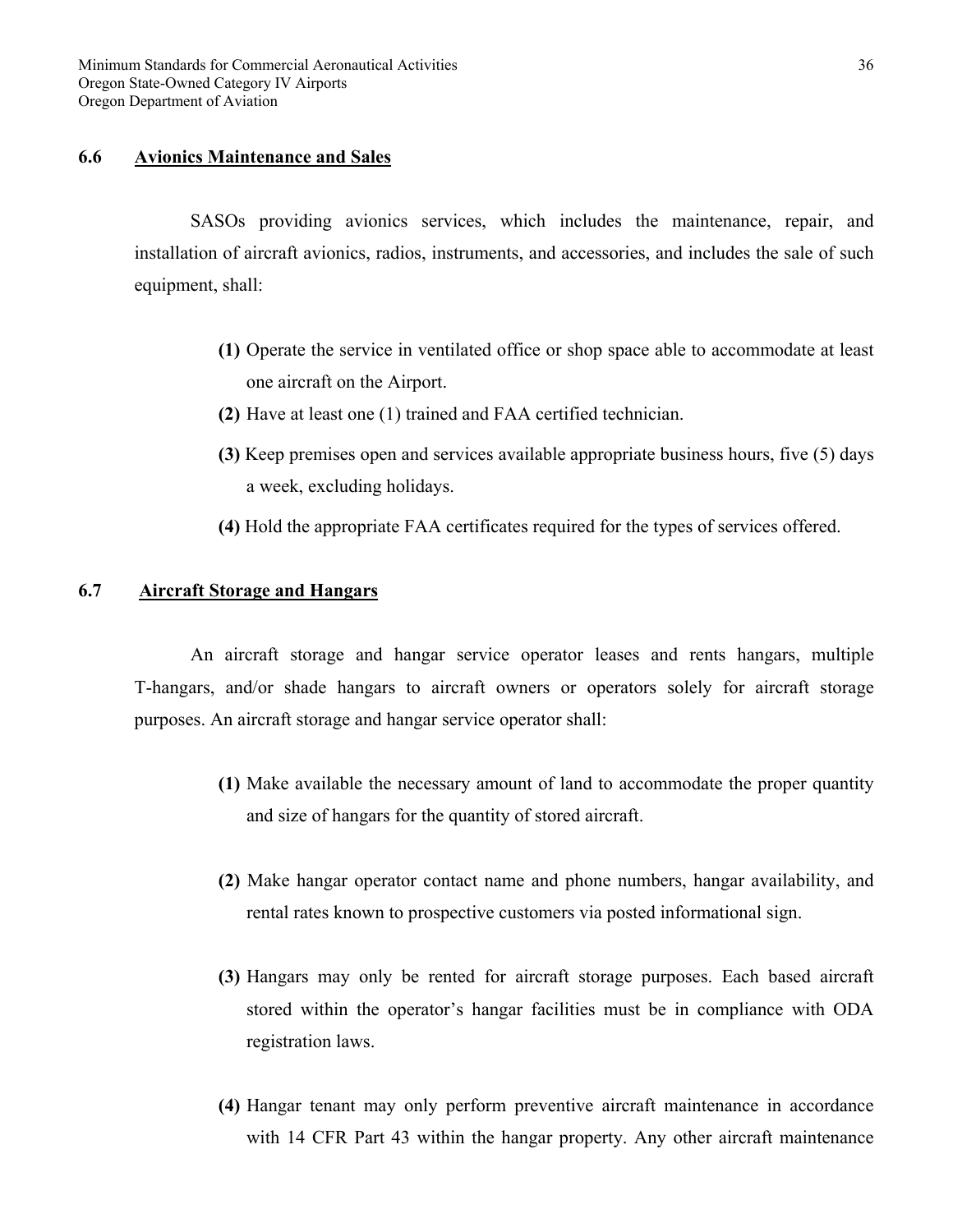must be performed by an appropriately permitted FBO, SASO, MSP, or by the tenant in accordance with 14 CFR Part 43.3(d). Experimental aircraft construction and maintenance is allowed in accordance with 14 CFR Parts 21 and 65. Painting, welding, and any type of hazardous or combustible material storage shall be permitted within the hangar property only in amounts allowed under the Uniform Fire Code. The piling and storage of crates, boxes, barrels, containers, refuse, and surplus property shall not be permitted outside the hangar. All maintenance activity shall be in accordance with the requirements of the Uniform Fire Code.

#### **6.8 Aircraft Sales**

SASOs providing new and/or used aircraft sales and aircraft brokerage services shall:

- **(1)** Have at least one (1) qualified aircraft salesperson that has a current appropriate pilot certificate with appropriate aircraft type ratings and is appropriately registered with ODA.
- **(2)** Keep premises open and services available during established business hours as recorded with the ODA.
- **(3)** SASO must be registered with the ODA as an aircraft dealer.

# **6.9 Aircraft Restoration, Painting, and Refurbishing**

 SASOs providing the restoration, painting and refurbishing of aircraft structures, propellers, accessories, interiors, exteriors, and components shall:

- **(1)** Have at least one (1) qualified person that has certificates appropriate for the work performed.
- **(2)** Keep premises open and services available during appropriate business hours as recorded with the ODA.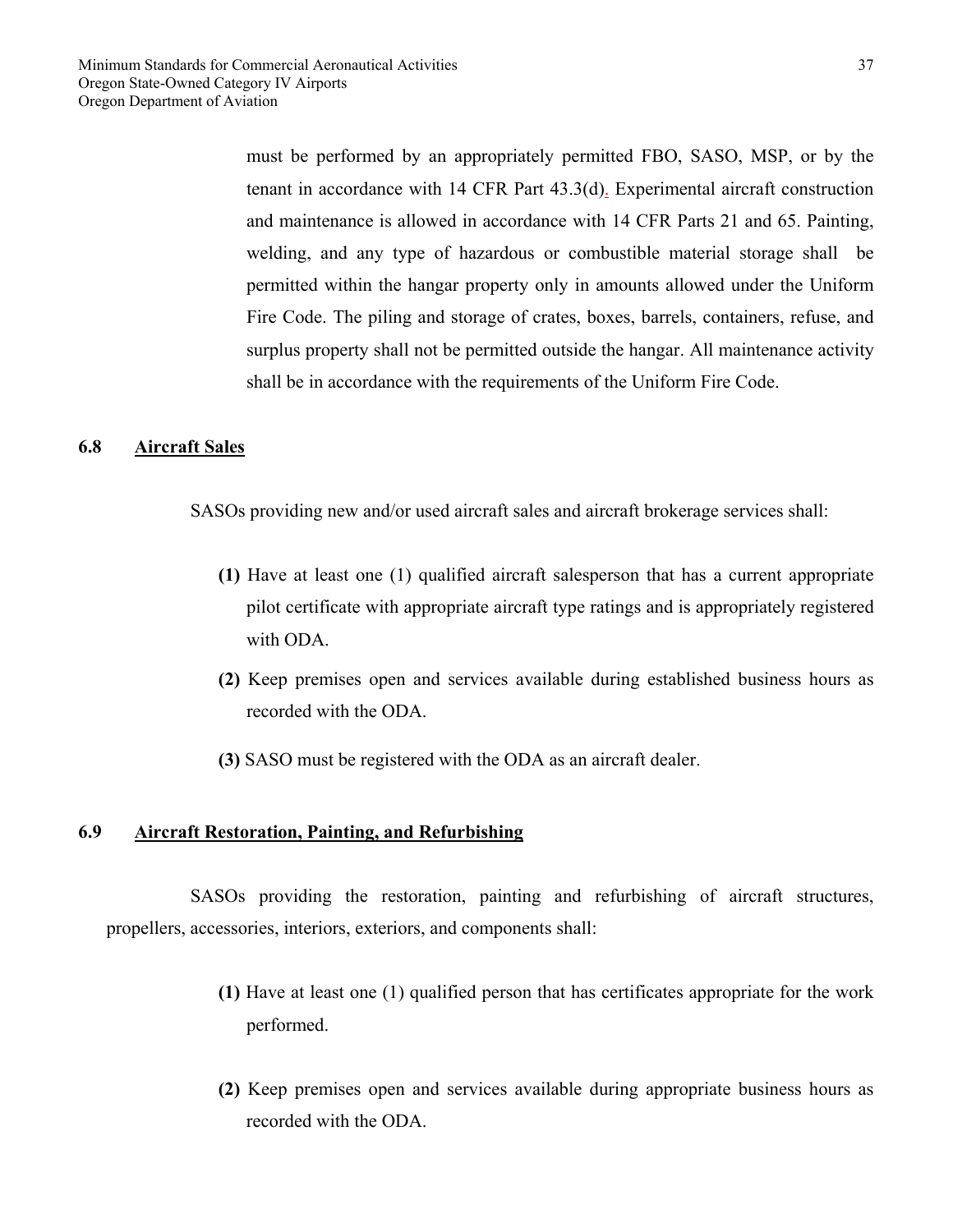**(3)** Meet all requirements of the Uniform Fire Code.

#### **6.10 Specialized Flying Services**

SASOs providing specialized commercial flying services such as non-stop sightseeing tours, aerial photography or surveying, power line or pipeline patrol, firefighting or fire patrol, air ambulance, airborne mineral exploration, banner towing, and other air transportation operations specifically excluded from FAR Part 135 shall:

- **(1)** Provide at least one (1) person who holds a current FAA appropriate pilot certificate and medical certificate with ratings appropriate for the operator's aircraft.
- **(2)** Have established business hours recorded with the ODA.
- **(3)** Own or lease at least one (1) airworthy aircraft.
- **(4)** Ensure pilots and aircraft are in compliance with ODA registration laws.

#### **6.11 Commercial Skydiving**

SASO's engaging in the transportation of persons for skydiving, instruction in skydiving, and rental and sales of skydiving equipment shall:

- **(1)** Make available for skydiving either owned or under lease at least one properly certificated aircraft registered with ODA.
- **(2)** The SASO shall meet or exceed the Basic Safety Requirements (BSR) of the United States Parachute Association (USPA), FAR Part 105, and related FAA Advisory Circulars. The jump plane pilot must hold an appropriate pilot certificate,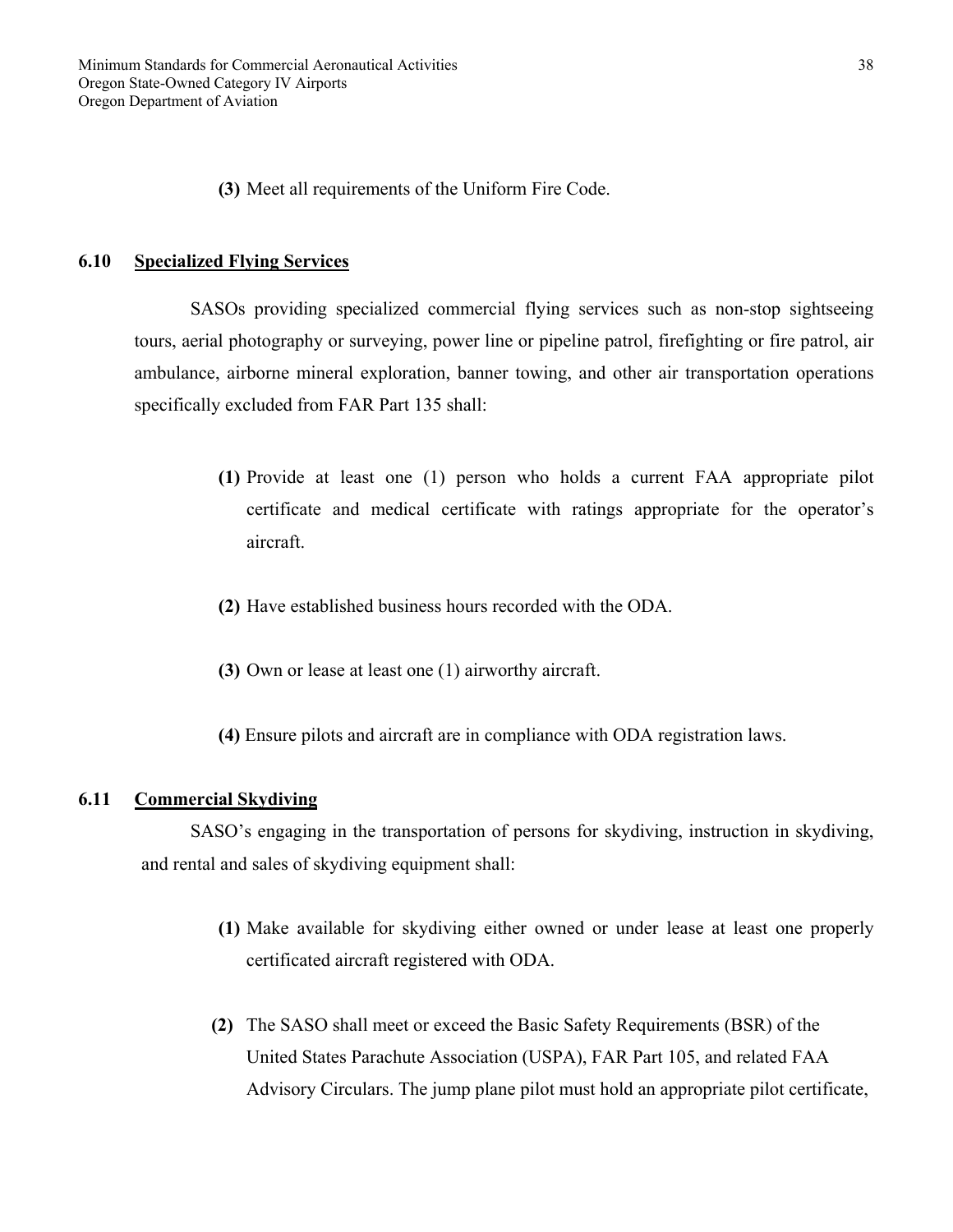be appropriately rated for the aircraft being operated, and be appropriately registered with ODA.

# **6.12 Aerial Applicators**

Aerial agricultural spraying or seeding SASO's shall:

**(1)** Provide at least one (1) person who holds a current FAA appropriate pilot certificate with ratings appropriate for the operator's aircraft and be appropriately registered with ODA.

**(2)** Own or lease at least one (1) airworthy aircraft in compliance with ODA registration laws.

**(3)** Operate from a centrally drained and paved emergency spill prevention apron area of not less than ten thousand (10,000) square feet for aircraft loading and servicing. This area shall meet all current requirements of State, Federal, and local agencies.

**(4)** Operator shall be in compliance with OAR 340-109-0010, Pesticide Residue Waste Management, and all applicable OAR's contained within Division 57, Pesticide Control, Oregon Department of Agriculture.

**(5)** Operator shall employ certain safeguards and safe operating practices to prevent spillage, including:

- a. Clean up and remove all containers at the end of each day's activities
- b. Maintain all loading and mixing facilities in good condition
- c. Use dry break devices or equivalent couplings to the aircraft-loading receptacle to prevent leaks of all materials
- d. Aircraft and loading equipment will be positioned in such a manner as to not interfere with normal aircraft operations at the airport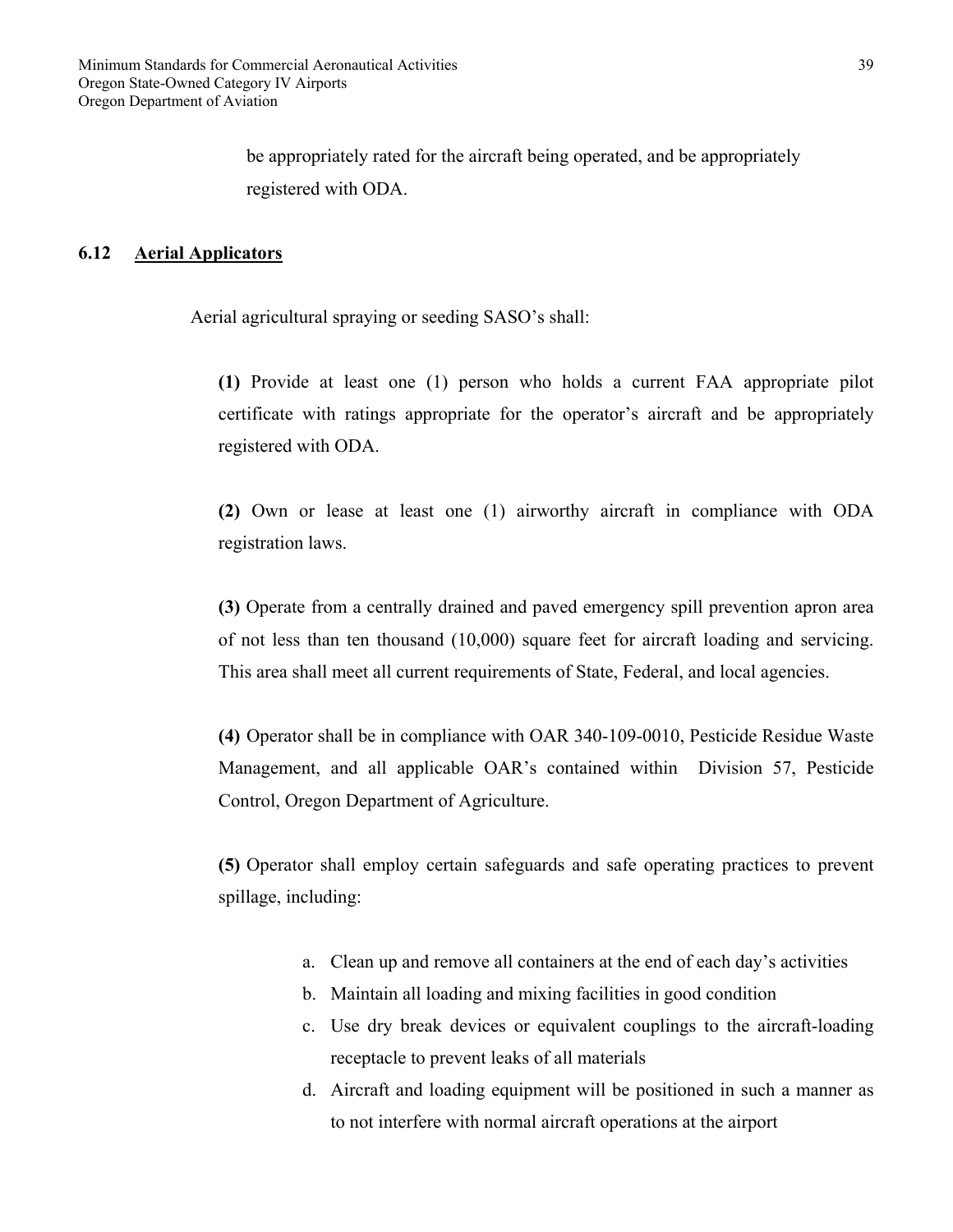e. In the event of a small pesticide or pesticide solution spill, the contaminated surface material will be removed from the premises and the area of the spill will be treated with SuperBugs or an equivalent. In the event of a reportable amount of spilled pesticide, the operator will contain the material and contact those agencies that DEQ regulations require. The operator will have an appropriate spill kit with them whenever working on or from a State-owned airport.

**(6)** All chemicals stored on airport must be stored in accordance with the Material Safety Data Sheet (MSDS) requirements for that chemical. MSDS sheets for chemicals stored on airport shall be made available to ODA upon request.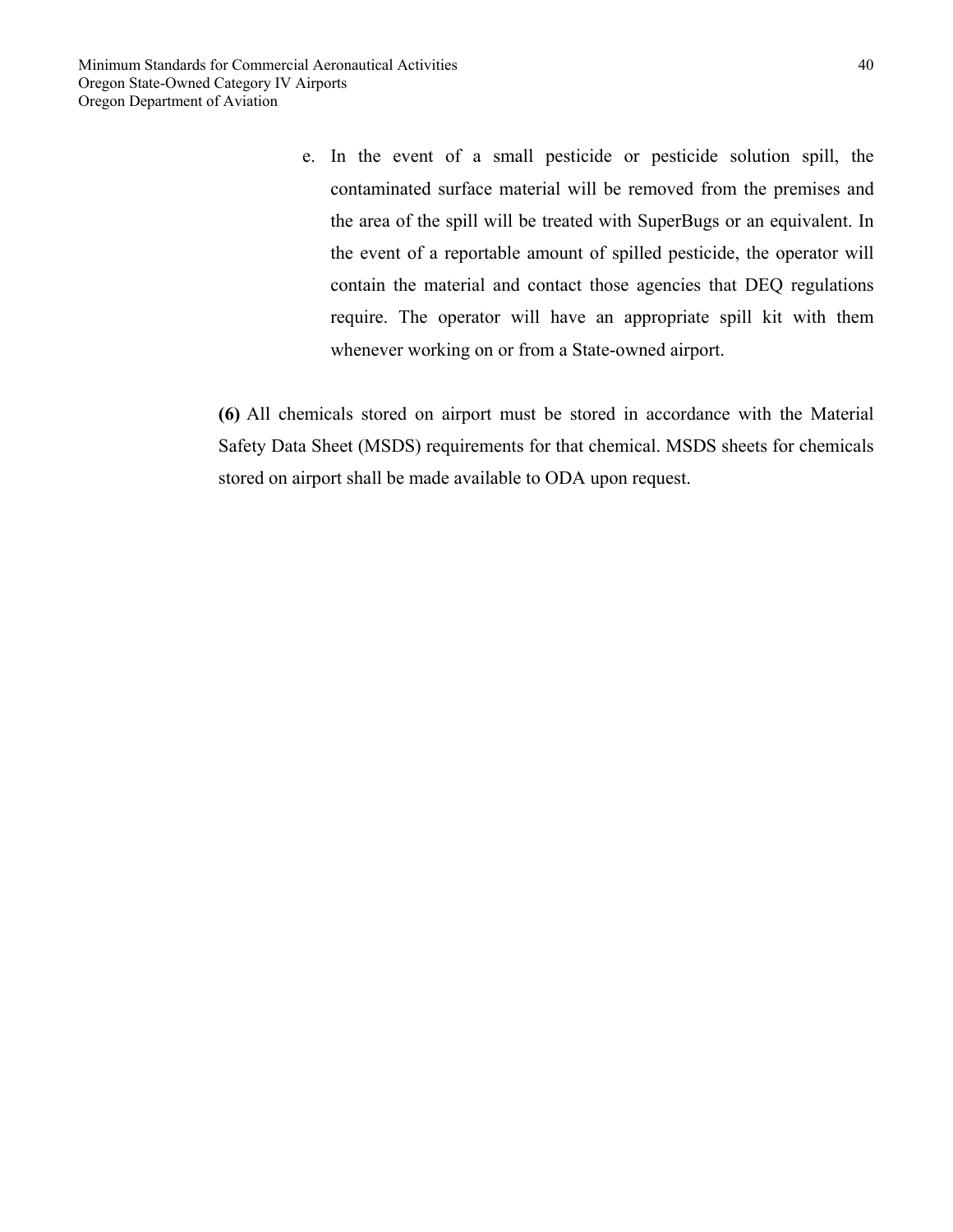#### **SECTION 7 MINIMUM STANDARDS FOR MOBILE SERVICE PROVIDERS**

# **7.1 General Requirements**

#### *7.1.1 Compliance*

Mobile Service Providers (MSPs) are persons or entities who provide commercial aeronautical services but do not operate out of owned or leased property on the airport. Examples of MSPs include but are not limited to: mobile mechanics, flight instructors, aircraft detailers, and mobile oil recyclers. Each MSP is required to obtain an Airport Operating Permit from ODA. Airport Operating Permits must be renewed annually and require payment of a fee as established in the ODA Rates and Charges Policy.

#### *7.1.2 Responsible Personnel*

Each MSP shall provide ODA, and keep current, a written statement of names, addresses, and contacts of all personnel responsible for the operation and management of the MSP.

#### *7.1.3 Insurance Requirements*

Each MSP shall meet all State of Oregon insurance requirements and shall therefore maintain the types and amounts of insurance as specified in the lease, permit, or agreement.

#### *7.1.4 Personnel Qualifications*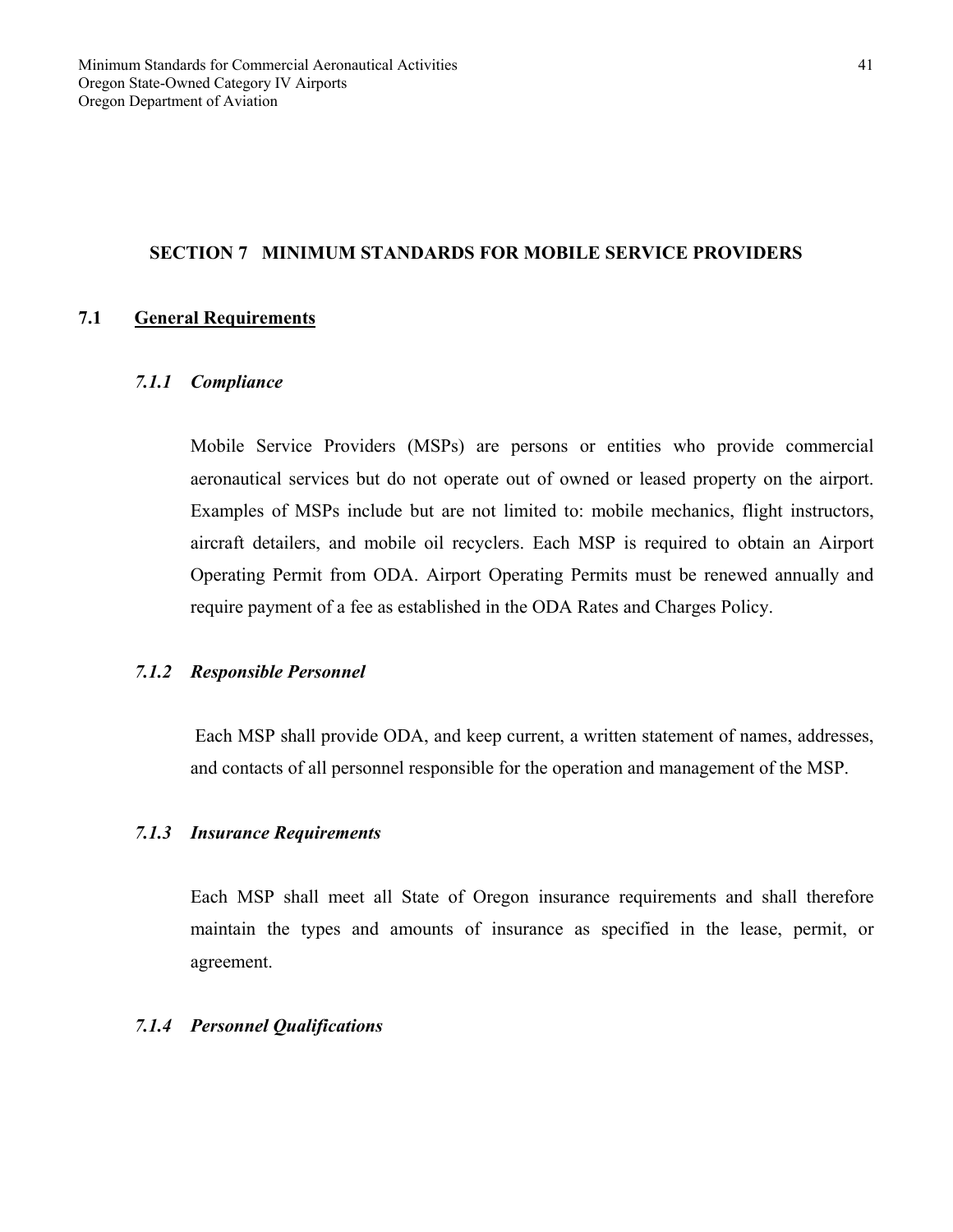Each MSP shall provide sufficient qualified personnel necessary to meet the Minimum Standards for each aeronautical service provided. However, multiple responsibilities may be assigned to employees where feasible.

# *7.1.5 Registration Requirements*

MSPs that operate aircraft shall ensure that aircraft and pilots are registered in accordance with ODA registration requirements.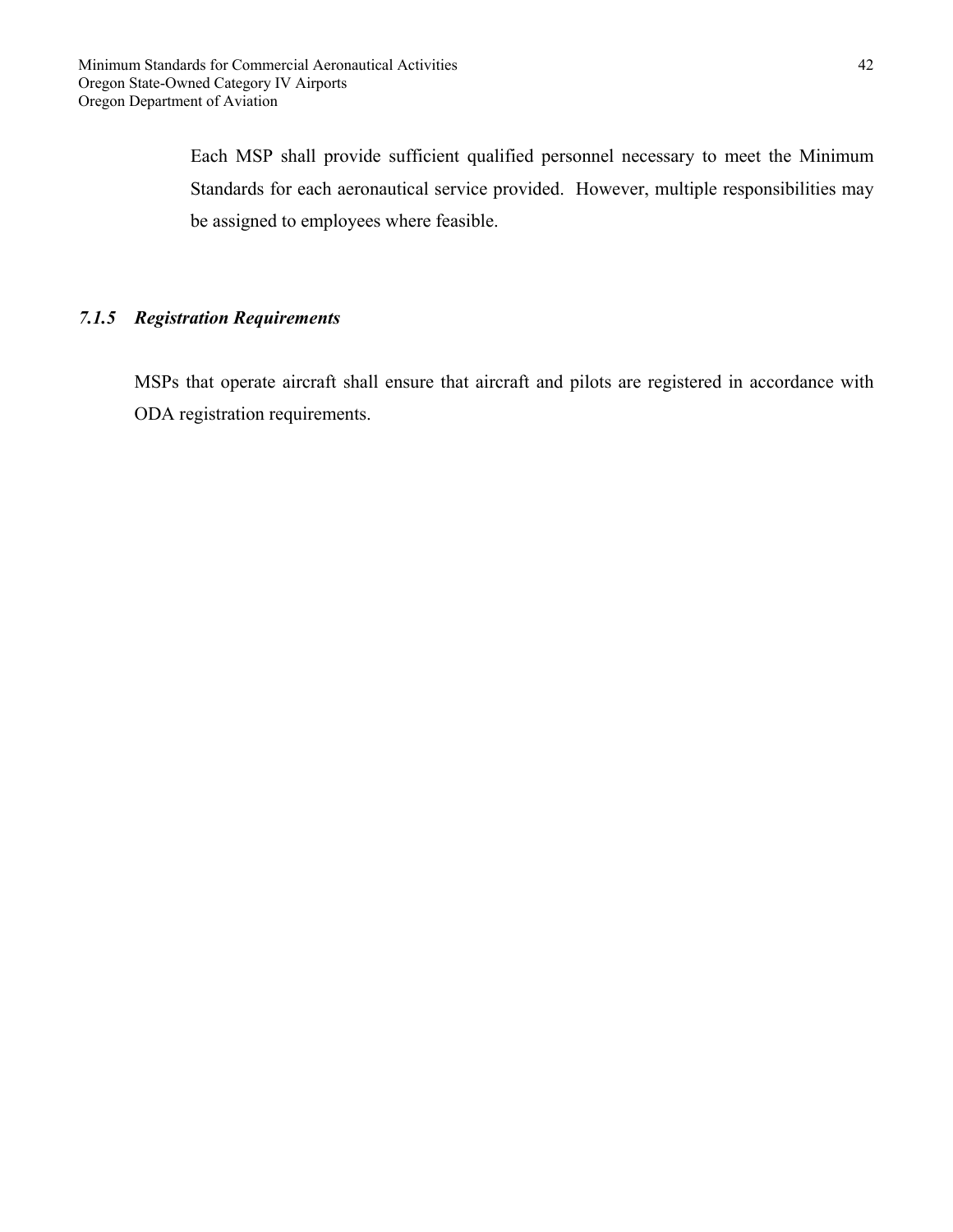#### **SECTION 8 SELF FUELING**

### **8.1 Authorization Requirements**

Self-fueling is the fueling of an aircraft by the pilot using pumps and equipment installed for that purpose. The fueling facility may or may not be attended by the FBO that owns and operates the equipment.

 The Oregon Department of Aviation has the option to grant authorization for self-fueling operations to FBOs All self-fueling operators shall apply to and receive approval from the Department of Aviation before commencing operations.

# **8.2 Fuel Products and Hours of Operation**

Any ODA authorized self-fueling owner/operator shall be an FBO, as defined in Section 5. In addition, any self-fueling owner/operator shall provide, at a minimum, 100LL aviation gasoline. The products and equipment must meet all applicable Federal, State, and local regulations and requirements regarding safety, testing, filtering, inventory management, and quality assurance.

# **8.3 Fuel Storage and Dispensing Equipment**

The fuel storage areas are the locations on the Airport designated temporarily or permanently by ODA as the only areas in which aviation fuels may be stored.

The fuel storage and dispensing equipment shall meet all applicable Federal, State, and local regulations and requirements, including FAA Advisory Circular 150/5230-4.

#### **8.4 Environmental Compliance**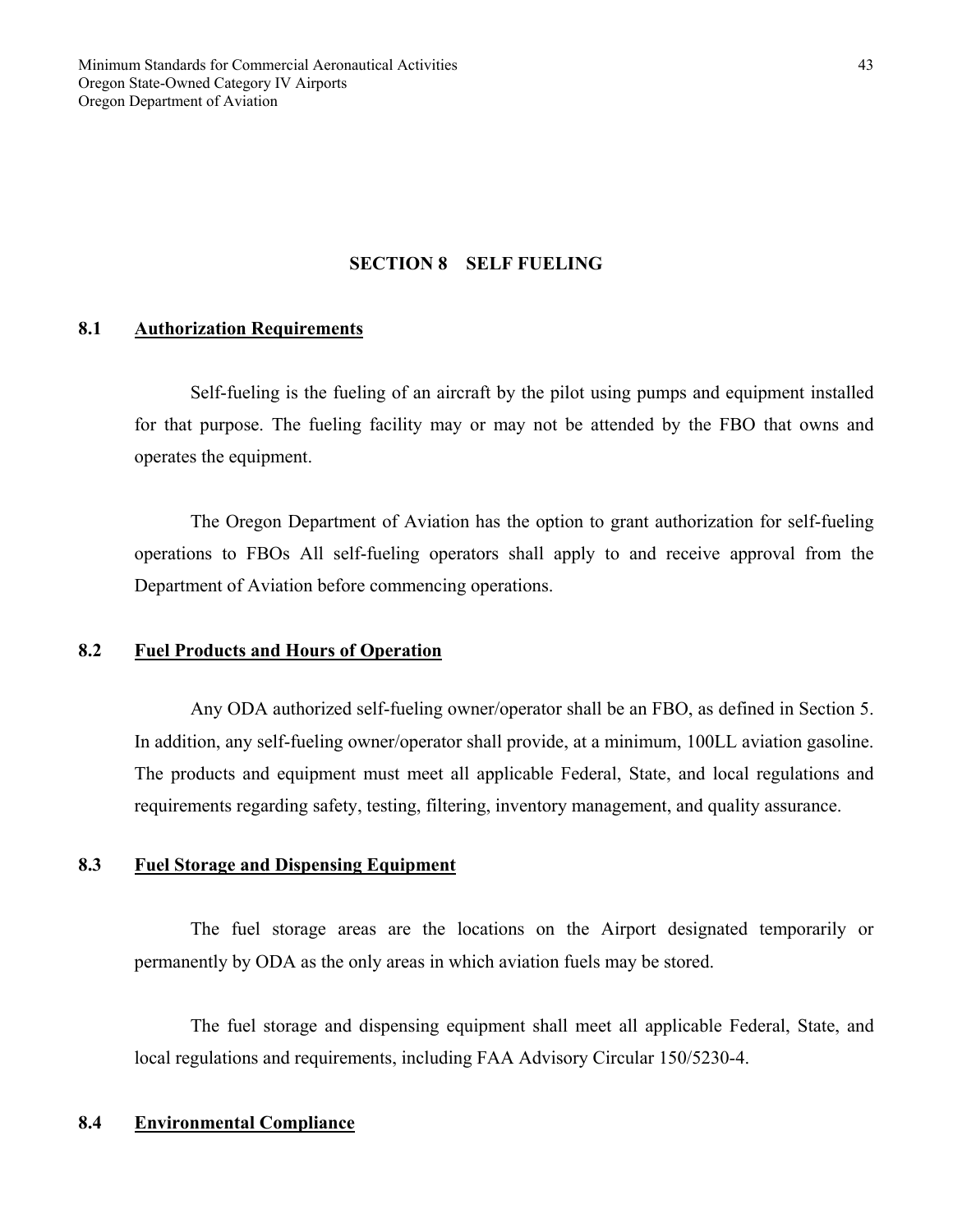The FBO providing the self fueling operation shall be knowledgeable of and comply with all Federal, State, and local environmental laws, ordinances, rules and regulations. Operator shall provide ODA a current fuel spill prevention, countermeasures, and control plan that contains methods and procedures to prevent, control, and clean up a fuel spill on airport property.

# **8.5 Reporting Requirements**

 Each FBO authorized to install and maintain a self-fueling system shall provide monthly fuel inventory reconciliation reports to ODA listing the total amounts of fuel dispensed to all aircraft.